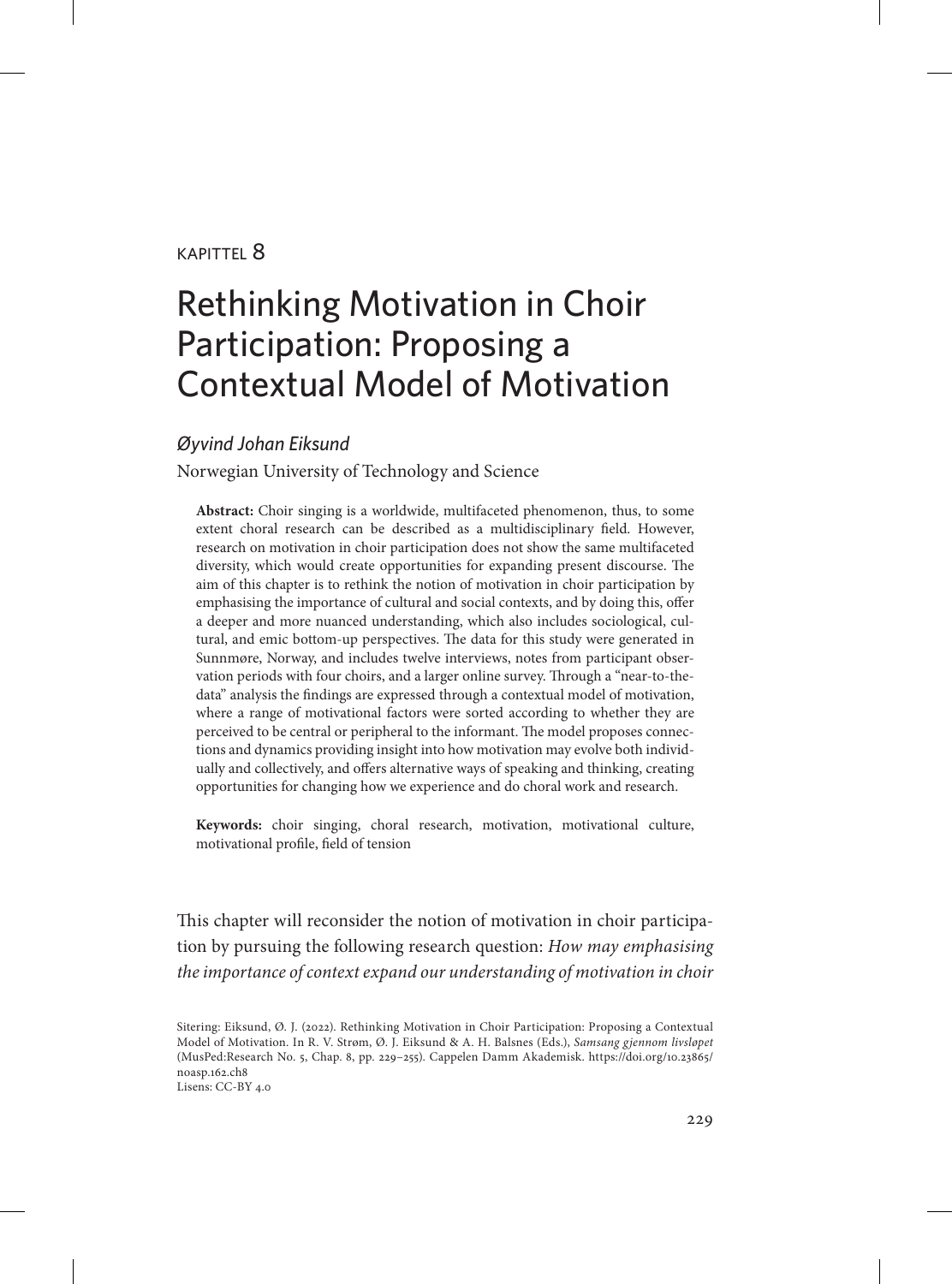*participation*? A premise for this line of questioning is the straightforward claim that a person's motivation for a certain behaviour depends on the context encompassing the person and the behaviour. The context of choir participation is here built on the understanding of the choir as a complex and dynamic field of tension (Eiksund, 2019), expressing the many parallel and different meanings a choir may have to its members, where varying emphases on motivational factors, ownership, identity forms and group functions play a part. In the doctoral thesis<sup>1</sup> this chapter is based on, motivation stood out as a central category, and the present chapter is an elaboration and refinement of the findings from that study. The study's data were generated through a broad ethnographic approach in the study of amateur choirs in Sunnmøre, Norway, and included a survey, participant observation, and interviews. Departing from a traditional individualistic-psychological pathway of basic needs (Maslow, 1943, 1962, 1970a), and intrinsic/extrinsic motivation (Ryan & Deci, 2000), this chapter proposes a contextual model of motivation, which includes a wide range of motivational factors in an effort to incorporate sociological, cultural, and emic bottom-up perspectives (King et al., 2018).

In what follows, I will contextualise the study by presenting aspects of choir singing, choral research and theoretical perspectives on human motivation. The study's scene and methodological considerations will then be followed by a presentation of the results in the form of a selection of central and peripheral motivational factors. In the discussion I will propose the concepts "personal motivational profile" and "motivational culture", both integral parts of the contextual model of motivation.

## **Background**

Choir singing is a popular activity in Norway, engaging somewhere between 2% and 4% of the population on a weekly basis (Eiksund, 2019, pp. 17–18). Chorus America (2009) estimated that 42.6 million adults and children regularly sing in one of 270,000 choruses in the US, while in Europe it is suggested that more than 37 million adults take part in

The Choir as a Field of Tension - Between the Minor and the Major (Eiksund, 2019).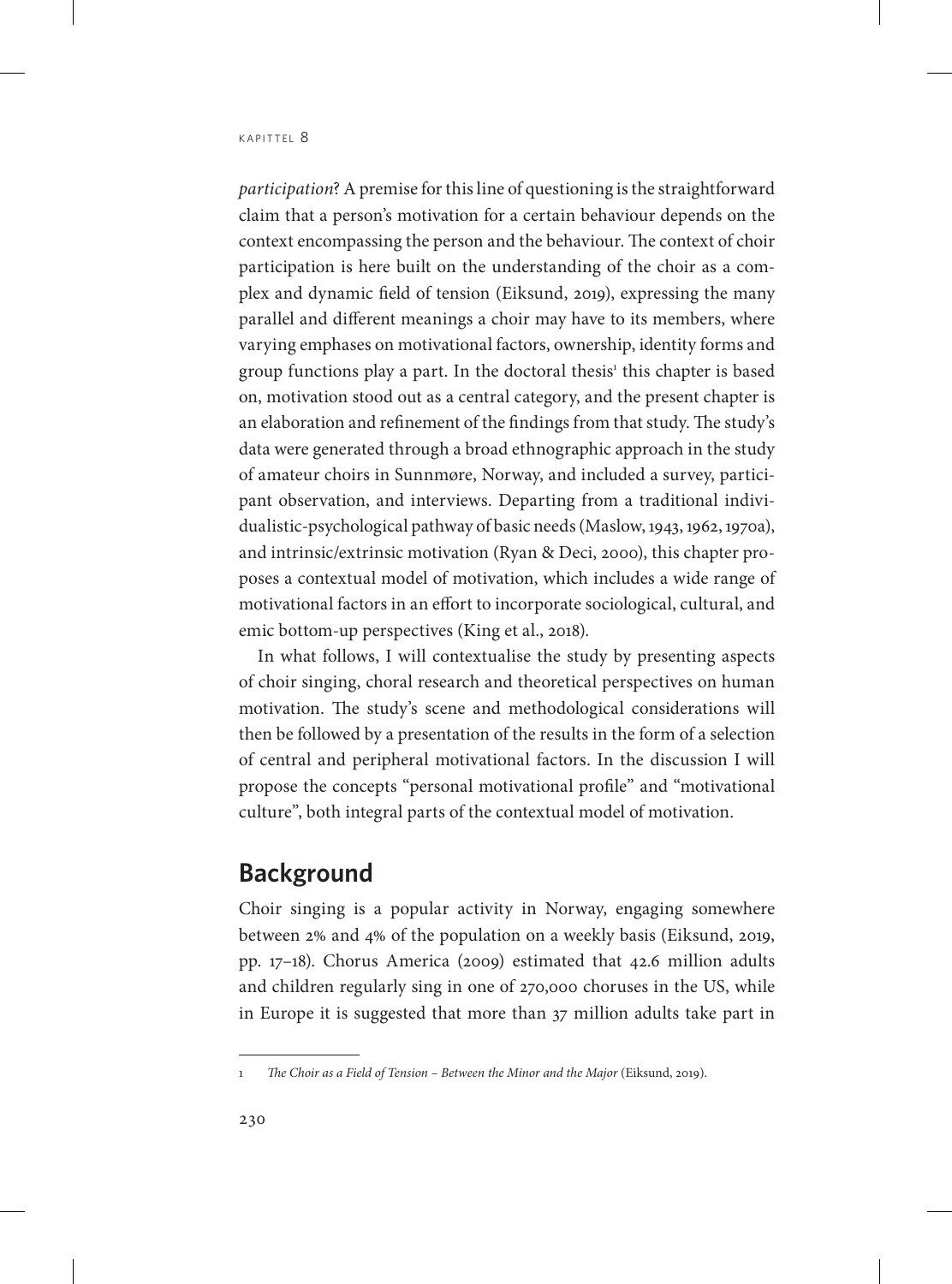group singing (Welch et al., 2019, p. v). Naturally, such a phenomenon has attracted an increasing amount of research. Choral research is difficult to define, but can be described as a multidisciplinary field, requiring a range of research strategies, theoretical perspectives, and methodological approaches (Geisler & Johansson, 2014, 2019). In a Norwegian context, existing choral research may be structured according to whether it emphasises factors like society, musical practices, or human processes (Eiksund, 2019, pp. 20–23). This aligns with the findings in Geisler's (2010) global choral research bibliography, where most titles fall under the categories of choir history and sociology, choir pedagogy, and choir music and health. In the newly published *Oxford Handbook of Singing*  (Welch et al., 2019), seven chapters are dedicated to the "collective 'choral' voice", with contributions focusing on e.g., youth choirs, social identity, intonation, and musical leadership, revealing the great variety of topics in which choral research is developing today.

One topic in choral research that does not show a similar multifaceted diversity of strategies and perspectives, is the notion of motivation in choir participation. To ask why human beings sing in choirs seems like an obvious question, and this may be the reason why research on this topic accordingly offers obvious findings. On the one hand, studies emphasise musical factors as important for choir participation (Balsnes, 2009; Einarsdottir & Gudmundsdottir, 2016; Schjelderup, 2005); while on the other hand the emphasis is on social factors as crucial for choir participants' motivation (Einarsdottir & Gudmundsdottir, 2016; Follestad, 2013; Hollen, 2010; Lindland, 2011; Myrmel, 2007; Stewart & Lonsdale, 2016; Theorell et al., 2020; Weinstein et al., 2016). Balsnes (2009) also suggests combining these two factors, the musical and the social, as a central theme in choral practice: "Choral practice must continually balance between these two dimensions to let people enjoy themselves" (pp. 236–237, my translation). This established dichotomy between musical and social factors in choral practice contributes to a clear and simple understanding of how motivation in choir participation manifests itself, giving choir member and choral researcher alike a conceptual approach to the inner motivational workings of a global phenomenon. Still, considering the richness of contexts encompassing the many forms of choir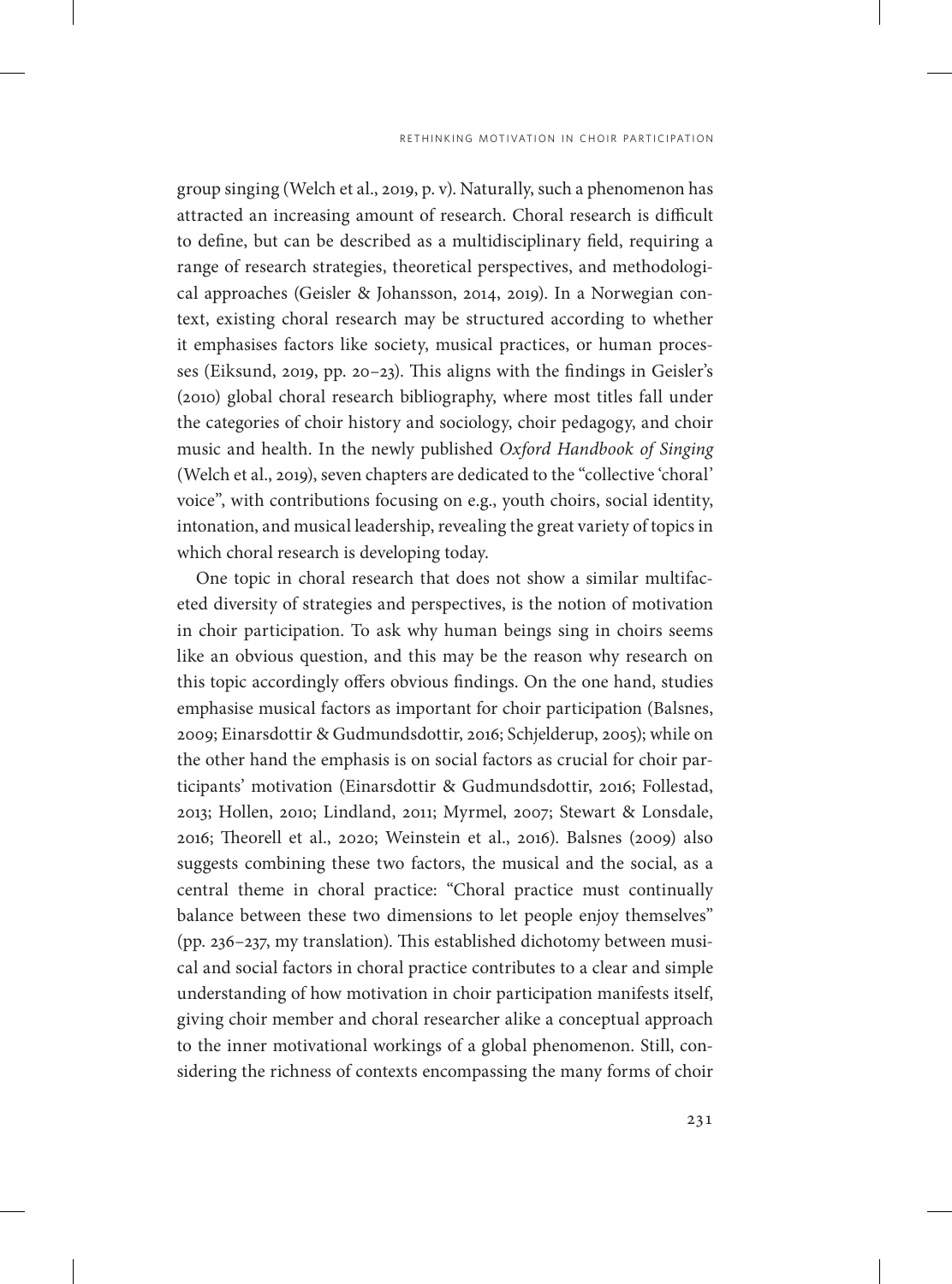participation, it is well worth exploring further the notion of motivation in choir participation, something this chapter aims to do.

Research on the complex field of human motivation, especially in relation to the arts, is considered important in order to understand the human need and drive for musical and other artistic activities (Kemp, 1997), but the way forward is not as straightforward as it may seem in established choral research discourse: "The set of human motivations is a pie that can be sliced any number of ways" (Elster, 2007, p. 65). One way of slicing this pie, in terms of educational psychology, is by distinguishing between those who use more prevalent psychological theories, and situative theorists (Nolen et al., 2015). The psychological study of motivation in formal and informal learning contexts aims primarily to create somewhat generalisable models that can explain what, how, and why learners are motivated. One of the most well-known of these theories is self-determination theory (SDT; Ryan & Deci, 2000). On the other hand, a situative approach aims to: "(a) account for both the dynamic complexity of motives of different individuals to learn (or not learn) within and across particular social contexts over time; and (b) to identify useful patterns and dimensions in activity within contexts that can inform the more effective design or redesign of learning environments" (Nolen et al., 2015, p. 236). A similar point is made by researchers promoting the importance of culture and context when studying motivation in an increasingly multicultural world. The recognition that motivation is strongly influenced by contextual factors (through social-cognitive, socio-cultural, and situative theories of motivation), as well as the growing acceptance of the universalist perspective acknowledging the existence of both etic (culturally universal) and emic (culturally specific) psychological processes, allows a more nuanced understanding of the interface between culture and key psychological processes (King & McInerney, 2016, pp. 1–2). The etic approach usually places the researcher outside the cultural system he/she is studying, while the emic approach involves exploring indigenous theories, models, and constructs. Building on a native's perspective, it emphasises understanding psychological phenomena and the inter-relationship with other phenomena. Criticism has been raised against research that proceeds as if most psycho-educational processes are culturally invariant,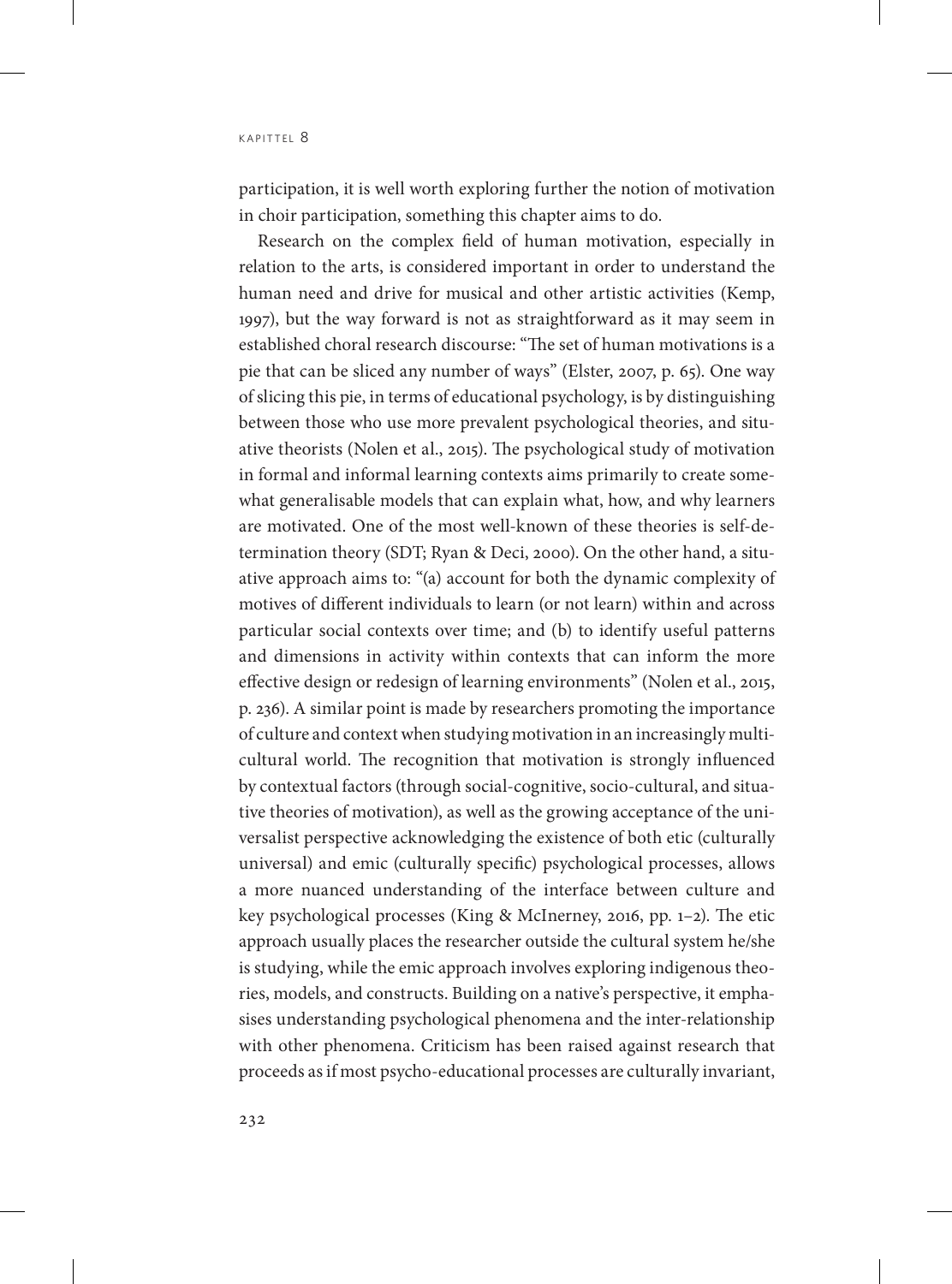and that Western theories are universally applicable and culturally independent (King et al., 2018). Even though the current study does not focus exclusively on learning per se, and is placed geographically on the west coast of a Western country, I still believe the points made are very helpful in interpreting the data. In the spirit of a universalist perspective, I will in what follows advance theories, which in different ways highlight motivation as a phenomenon, from a psychological, sociological, as well as a culturally imaginative (King et al., 2018) point of view. Maslow's (1943) theory of human motivation, and Ryan and Deci's self-determination theory (2000) are chosen as starting points as they represent etic individual-psychological approaches, which have also been used in relevant choral and music research.

## **Theoretical Perspectives on Human Motivation**

In the essay "A Theory of Human Motivation"*,* Maslow (1943) presents the well-known hierarchy of needs consisting of basic physiological needs, safety needs, love needs, esteem needs, and the need for self-actualisation. If the needs on one level are met, the organism "moves on" to needs on a higher level – for instance from safety needs to love needs. In the same way, the want of needs on a lower level, for instance lack of food and sleep, demands priority over needs on the levels above. Without going deeply into the intricacies of this theory, two issues are relevant for this study. One concerns the difference between deficiency needs and growth needs (Jerlang et al., 2008, p. 279; Maslow, 1962, pp. 24–25). Deficiency needs motivate when the organism lacks something, and disappear when the needs are met. Growth needs relate to self-actualisation, growth, and personal development, and give "positive health" when attended to. Needs for safety, social relations, love, respect, and esteem depend on other people, i.e., the social surroundings to be attained, and people motivated by these needs are hence more dependent on these surroundings (Maslow, 1962, pp. 24–33). The second issue concerns the conditions that must be in place to meet the needs. A threat to these conditions will be perceived as a threat to the needs themselves, and will demand priority (Maslow, 1970a, p. 47).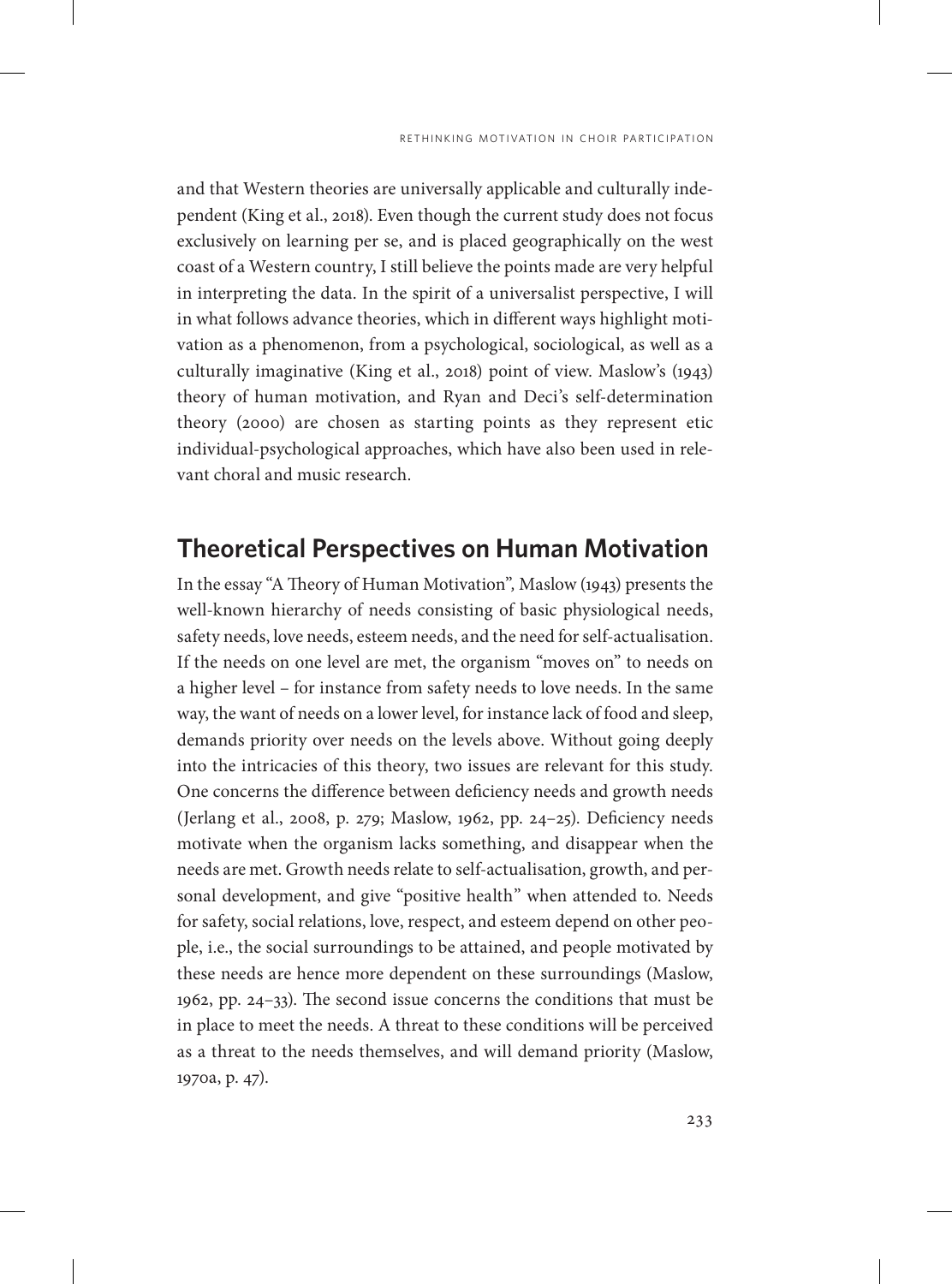The classification of intrinsic and extrinsic motivation is a central element in self-determination theory (SDT) (Ryan & Deci, 2000). SDT is an approach to human motivation and personality that uses traditional empirical methods while employing an organismic metatheory highlighting the importance of humans' evolved inner resources for personality development and behavioural self-regulation. Intrinsic (or natural) motivation occurs when the motive for an action is to gain inner satisfaction, or when you engage in an activity for its own sake. Extrinsic motivation contrasts with this as it refers to the performance of an activity to attain some separable outcome. In this theory, three basic psychological needs are essential to foster self-motivation and personal integration: the need for competence, autonomy, and relatedness (Ryan & Deci, 2000). A large-scale study using SDT on motivation for musical activities has shown that intrinsic motivation increases with the level of musical activity (Appelgren et al., 2019). Stewart and Lonsdale (2016) compare choral singing to two other relevant leisure activities, solo singing and playing a team sport, to examine if and how singing in a choir might be beneficial for an individual's psychological well-being. The study suggests that group membership is more important than singing for perceived wellbeing, and the choir members reported stronger feelings of *entitativity* (Lakens, 2010; Lakens et al., 2011), meaning an experience of group membership as meaningful or "real". Another interesting finding was that the choir members reported the lowest experience of autonomy. Still, choir members reported significantly higher levels of well-being than solo singers. Stewart and Lonsdale (2016, p. 1250) point out the role the basic need of autonomy plays in SDT in a choir setting as an area for future research.

SDT is a very interesting framework for exploring human motivation. What is especially helpful is the connection it makes between inner motivation and a range of positive consequences, including improved performance, increased persistence and enhanced subjective wellbeing (Ryan & Deci, 2000; Stewart & Lonsdale, 2016, p. 1243). However, it diminishes some aspects of a very complex phenomenon. Many activities are both intrinsically and extrinsically motivated (Renolen, 2008, pp. 42–44), and as the study by Stewart and Lonsdale (2016) shows, it may not fully account for the specific context of the choir members, especially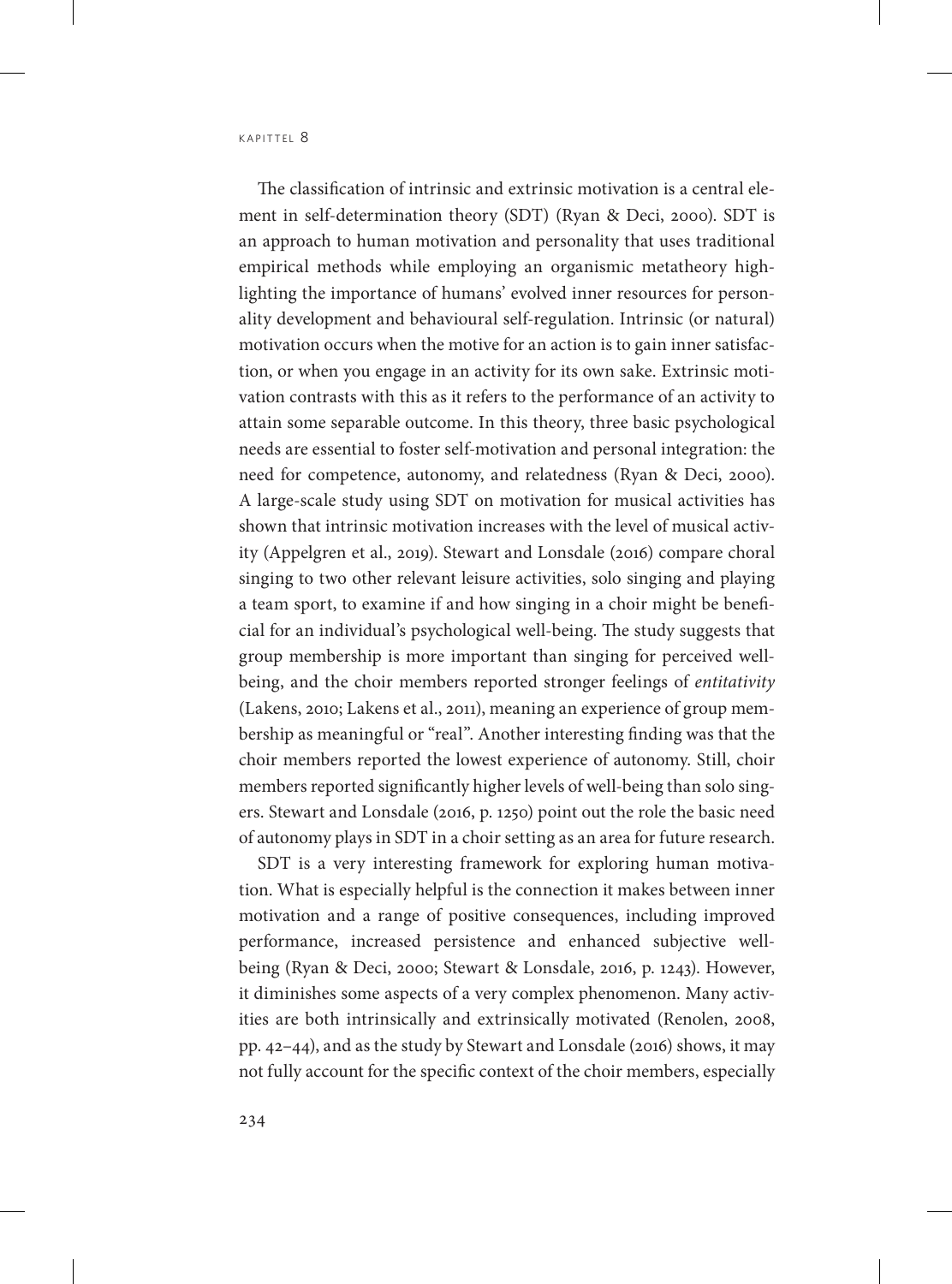the role of autonomy and entitativity. Also, SDT has received criticism for not adequately exploring culturally and contextually sensitive bottomup phenomena (King & McInerney, 2016; King et al., 2018; Nolen, 2020; Nolen et al., 2015).

#### Changing Perspectives on Human Motivation

As mentioned above, the importance of culture and context when studying motivation has been emphasised by a growing number of researchers (King & McInerney, 2016; King et al., 2018; Nolen et al., 2015). Sociologically, motivation is considered a piece of a larger puzzle, something well illustrated by the concept of pathways (Finnegan, 1989). The pathways that exist in a certain society guide our choices by being essential for the way we structure our lives. Both Giddens (1984) and Bourdieu et al. (1995) point out that our actions must be understood in connection with larger social structures or fields, anchoring motivation in a social and cultural context.<sup>2</sup> One can argue that the role the basic need for relatedness plays in internalising extrinsically motivated behaviour in SDT (Ryan & Deci, 2000, p. 73), somewhat accounts for this larger picture, since it makes a connection between motivation and the support of the community or social group. Still, in my view, these sociological perspectives indicate a contextual understanding of motivation, making human motivation less of an individual phenomenon, and more fundamentally dependent on the surroundings. For the participants in the current study, choir participation constitutes this context, surrounding them in value patterns and complex social codes, which in turn guide the development and goals of their motivations. To examine human motivation in a certain context while including the specifics of that context in the examination, may hopefully contribute to a deeper and culturally imaginative understanding of this topic.

<sup>2</sup> In Bourdieu's philosophy of science, «motivation» in a traditional sense does not have a place. His philosophy of human action breaks with concepts like «motivation», «subject», «agent» and «role», but focuses more on the relationship and mutual influence of the objective structures (fields) and the embodied structures (habitus) (Bourdieu, 1997, p. 12).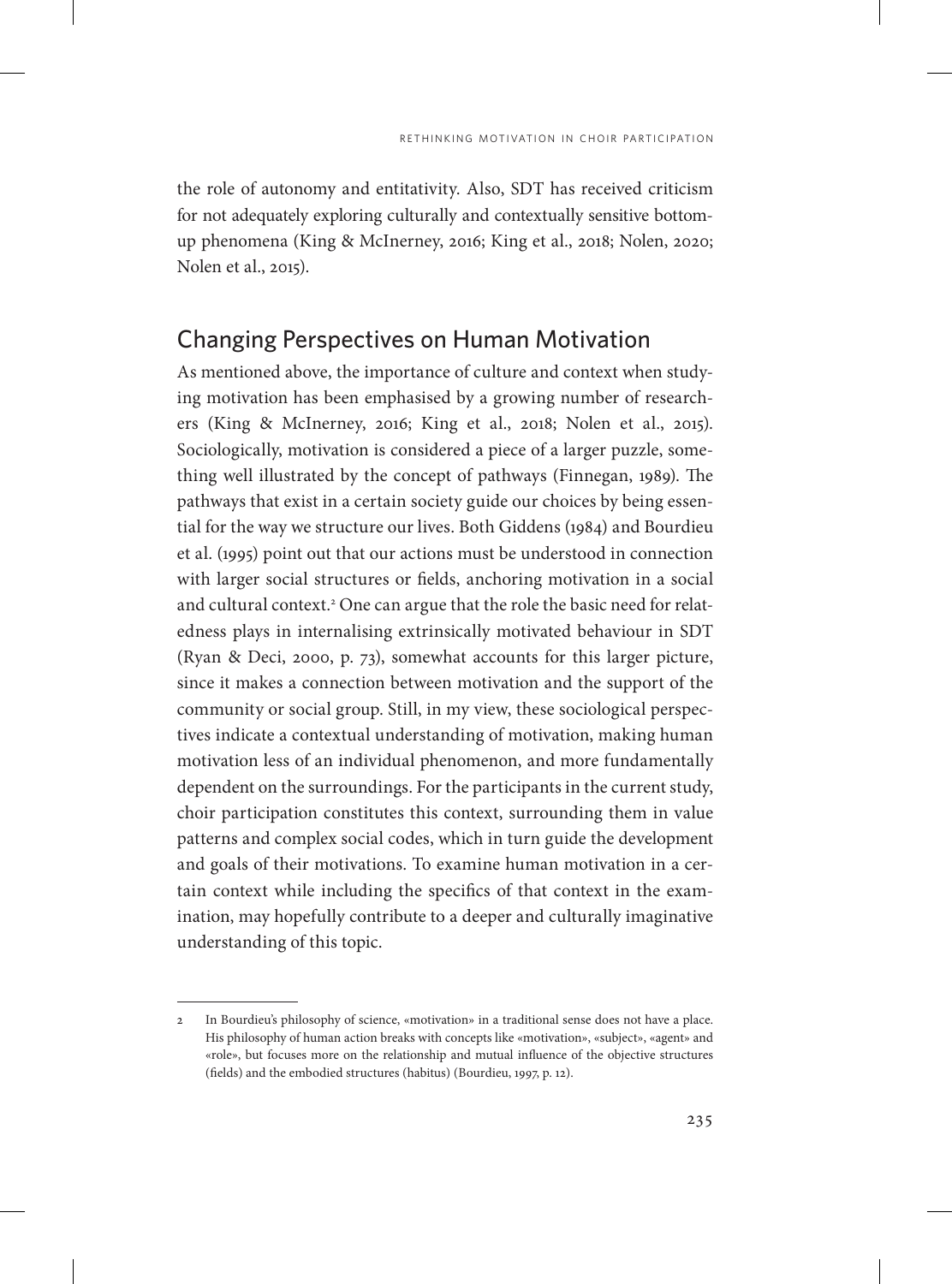# **The Study's Scene and Methodological Considerations**

The data of the study were generated in the region of southern Sunnmøre on the west coast of Norway. Southern Sunnmøre has a population of 49,712 (2021)3 , consisting of villages, rural districts, and cities. It is divided and brought together by fjords, mountains, tunnels, bridges, and ferries. There exist rich and long-lasting traditions of choir singing in this area, reflected in a higher choir participation of 5%, compared to the national average of between 2% and 4%. At the time of data generation (2010–2011) there existed about 90 active choirs in this area, together responsible for over 1,000 performances of different kinds throughout the year. In addition to the performances, close to 89% of the choirs had regular rehearsals, with over 60% rehearsing one or more times a week. Half of the choir members (about 52%) were from 40–79 years old. Over 42% of the choirs were connected to some sort of association (business, church, club, team, organisation, school), while 60% were organised in choir associations (Eiksund, 2019, pp. 123–134). This sets the scene for the study, making choir singing an important and integrated part of the region's inner workings and public life. By this I mean that while being a member of a choir is very much a public endeavour, it also flows through people's everyday lives, structuring and affecting weekdays, social relations, and life choices.

The study was designed in a way that allowed a broad and open approach. This is in line with what King et al. (2018) describes as an emic approach, especially important when the aim is to capture "bottom-up phenomena" (p. 1048). The aim was to be close to the material, and let the data, as much as possible, be a strong guide in deciding which factors to focus on. As a starting point I tried to build a complete map of the "choir world" in this area, and spent about two months on the phone talking with choir singers, conductors, church employees, schoolteachers, musicians etc.4 At the end of this period, I had a list of about 90 choirs, and a

<sup>3</sup> Statistics Norway (SSB). <https://www.ssb.no>(accessed 2 February 2022).

<sup>4</sup> In my doctoral thesis I used the following broad definition of a choir: «A choir is a group of people that sing [preferably] polyphonic with some degree of organising» (Eiksund, 2019, p. 9, my translation).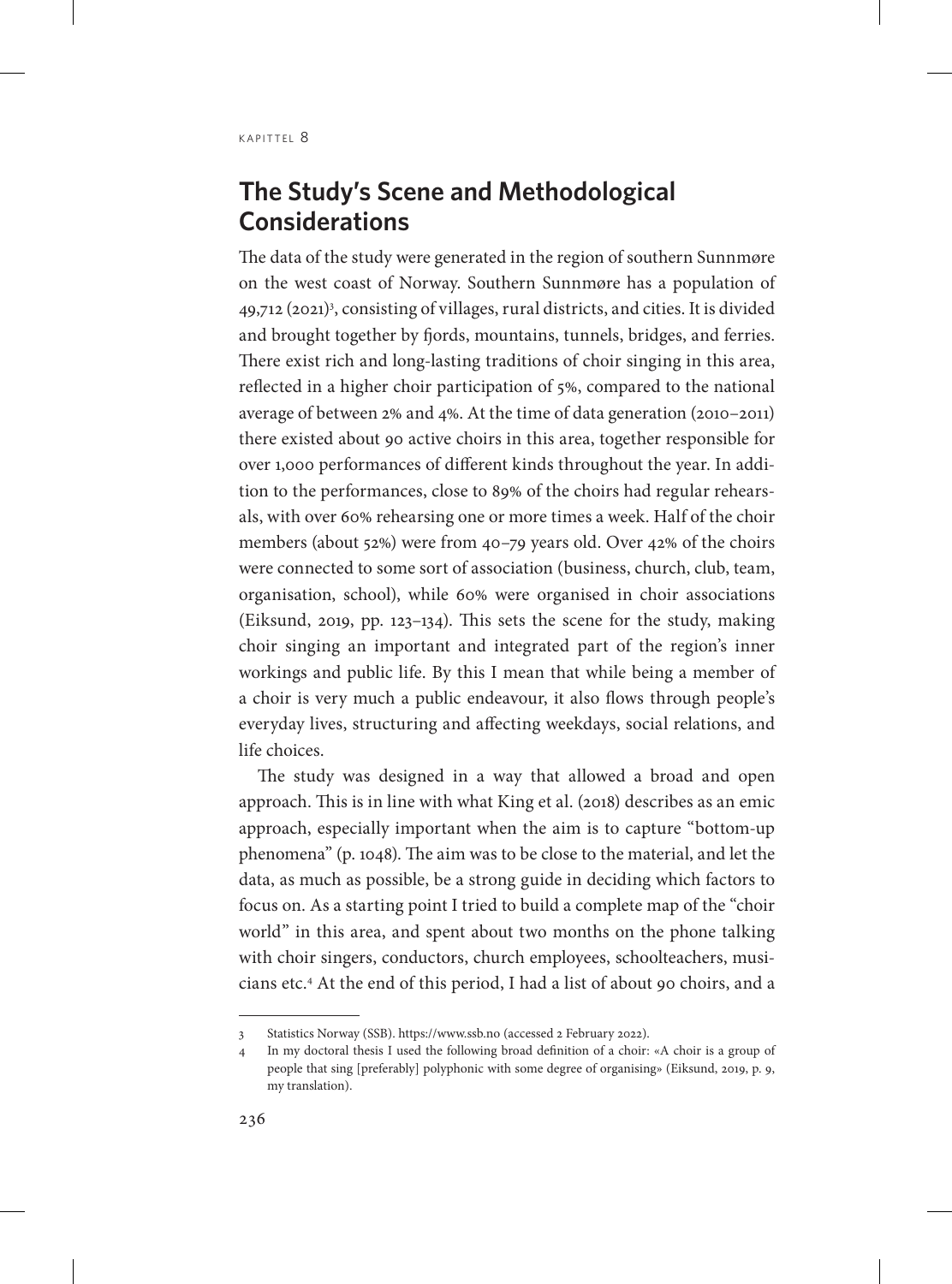contact in every choir. I then developed a questionnaire that the contact in every choir answered on behalf of his/her choir. Based on this, four choirs were selected. The selection criteria emphasised variation (female/ male/mixed choirs, geographical location, organisation, age, and other situational factors) and limitations (adult choirs, not connected to associations like churches, schools, workplace etc.). I spent participant observation periods, each of a duration of 2–3 months, with all four choirs. At the end of the observation periods, I conducted 16 qualitative semistructured interviews of about 1–2 hours each. The interviews were of choir members and the conductor of each choir, and contribute the main material for the analysis. Measures to ensure informed consent and confidentially were taken at all levels of the study, and the project was approved by the Norwegian Centre for Research Data (NSD). All names of participants used in this chapter are fictional.

| Data generation method  | <b>Description</b>                                                                                                                      | Data                                                  |
|-------------------------|-----------------------------------------------------------------------------------------------------------------------------------------|-------------------------------------------------------|
| Online survey           | A representative for each of the 90 choirs<br>answered 69 questions concerning the<br>choir's history, activity, and current condition. | Quantitative and<br>qualitative data                  |
| Participant observation | Participant observation periods of<br>2-3 months duration in four choirs                                                                | 57 A4 pages of<br>observation notes                   |
| Qualitive interviews    | Sixteen qualitative interviews, four from<br>each choir (including the conductor in<br>each choir)                                      | 22 hours audio /<br>379 A4 pages of<br>transcriptions |

**Figure 1.** Data Material

The initial analysis process relied on categorisation through a step-based deductive-inductive method, in short SDI (Tjora, 2010). In SDI one aims to work from raw data to concepts and theories. The "upward" motion is to be perceived as inductive – the movement from data towards theory. The "downward" motion is to be perceived as deductive – to test the theory on the empirical material. This model was developed to fulfil the potential of the data and relies on a "close-to-the-material" first phase of the analysis. The first phase of the analysis resulted in 259 codes. In the next phase similar codes were gathered into more general categories, and as the process went on, the categories were refined into dialogue with emerging research questions, omitting codes that did not contribute.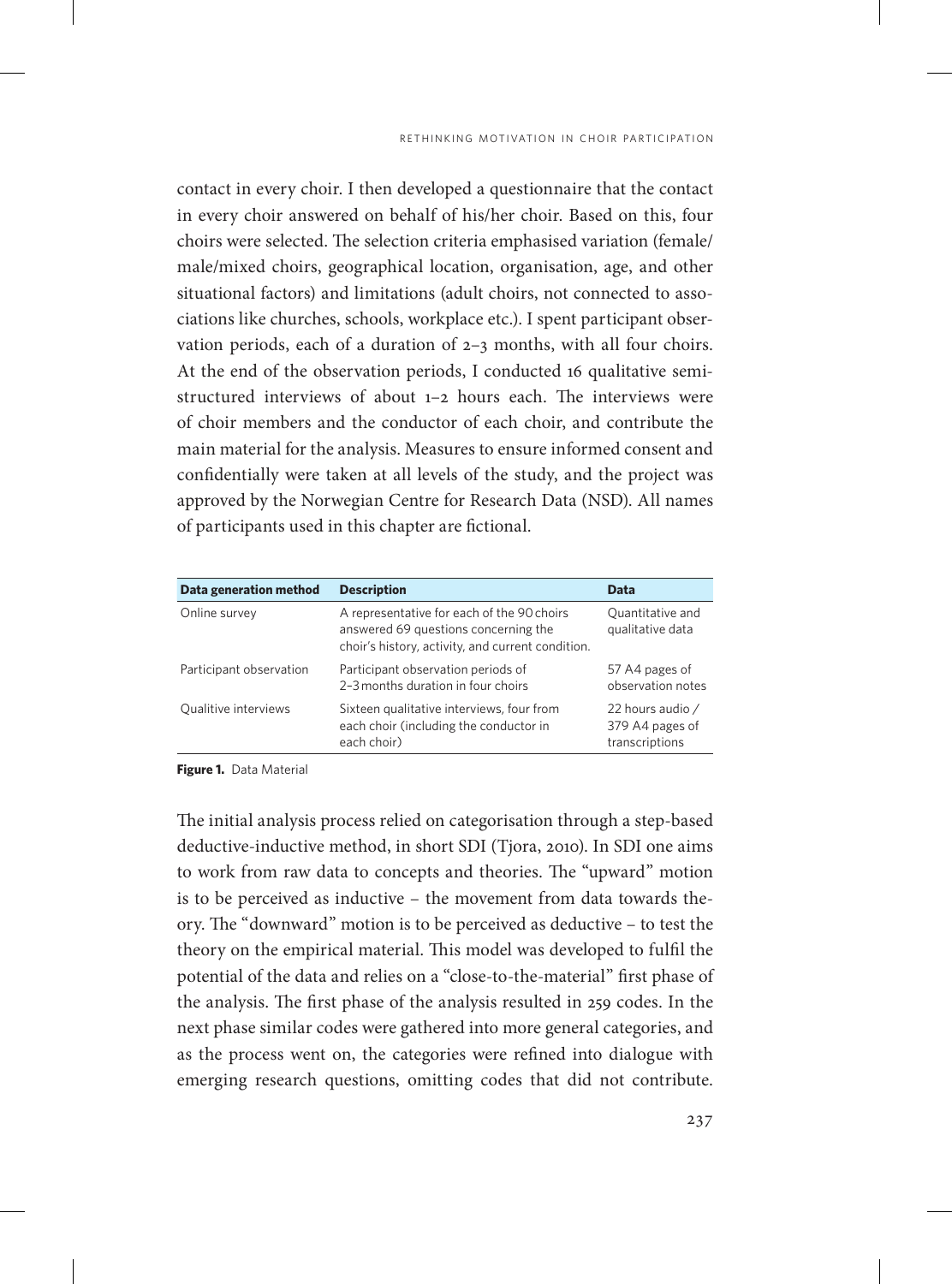Through this process I ended up with five main categories: (1) motivation, (2) ownership, (3) identity, (4) social group, and (5) society. The motivation category contained a diverse set of interview excerpts that in one way or another expressed something about the "why" of choir participation.

In what follows, I will present the results from the analysis through the concepts of central and peripheral motivations, developed from the current study*.* These concepts are created to accommodate the great variety of motivational factors found in the data material in a meaningful manner. Based on these concepts, I will propose and discuss a contextual model of motivation, showing how this may enable an understanding of the motivational aspects of choir participation that transcends the established discourse on this topic.

## **Results: Central and Peripheral Motivations**

As a starting point many of the informants expressed what they perceived to be the most obvious reasons for their choir participation: to sing and make music on the one hand, and to nurture social relations on the other. But as the conversations proceeded, many specific motivational factors appeared. Combined, these reasons create a spectre of motivational factors, transcending the obvious categories of music and social relations. In the analysis process I experimented with different ways of sorting these factors, ending up with a classification based on the perceived centrality of the specific motivational factor.



**Figure 2.** Central and Peripheral Motivational Factors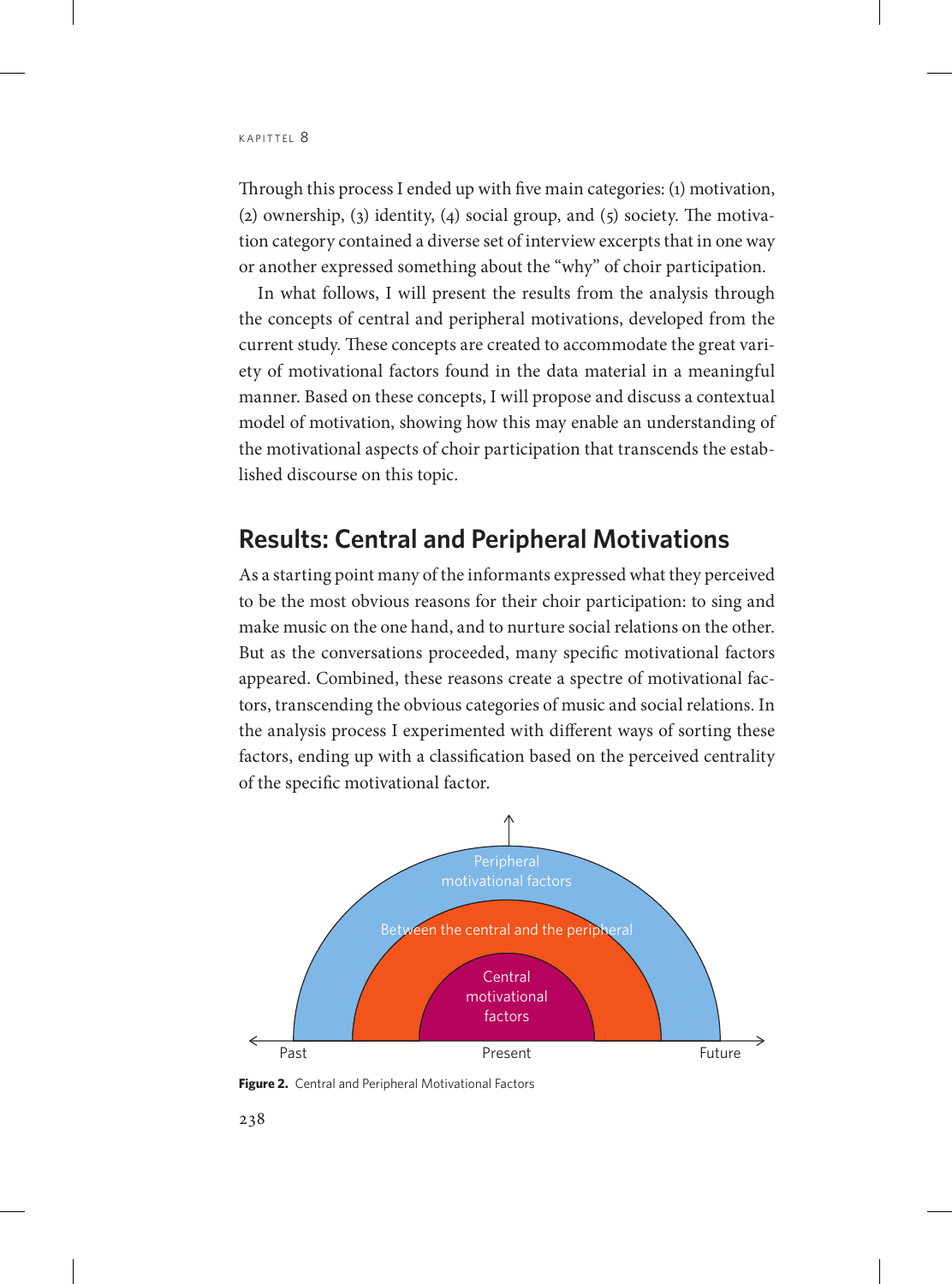The vertical axis visualised in Figure 2 goes from central to peripheral. Central motivations include factors having a special, personal meaning to the informant, often involving expressions of identity, personal development, and peak experiences (Maslow, 1970b; Singer, 2000). Peripheral motivations include factors the informant perceives to involve something else/someone else/something larger than the individual (e.g., traditions, loyalty to other choir members). The horizontal axis is temporal, stretching back and forth in time. The further away from the present a motivational factor is situated, e.g. a peak experience happening a few years ago, the less central it will be perceived by the participant. Likewise, an exciting choir event planned to happen in a year's time may create anticipation and function as a motivational factor, but will not be perceived as central until the actual event gets closer in time. The point of including a temporal axis is twofold. Firstly, it illustrates the dynamic nature of motivational factors – the experienced centrality of a certain factor may change over time. Secondly, it is a meaningful way of analysing a certain motivational factor or set of factors, something I will return to in the discussion of the role of tradition.

#### Central Motivational Factors

At certain points in the interviews, it became clear that the topic of conversation meant something special to the interviewees, expressed through their emotional engagement and the way the topic was described. These topics, in this model described as central motivational factors, centred on moments of personal development and expressions of identity where the choir played a significant role in the informant's life. Central motivational factors are similar to what is expressed through the concept "intrinsic motivation" and its benefits (Ryan & Deci, 2000). But instead of focusing on how the "social environment can facilitate or forestall intrinsic motivation by supporting or thwarting people's innate psychological needs" (p. 71), central motivational factors highlight concrete experiences and events that take place in a certain context among a certain group of people. They are connected to what is experienced as the very core of choir participation. In what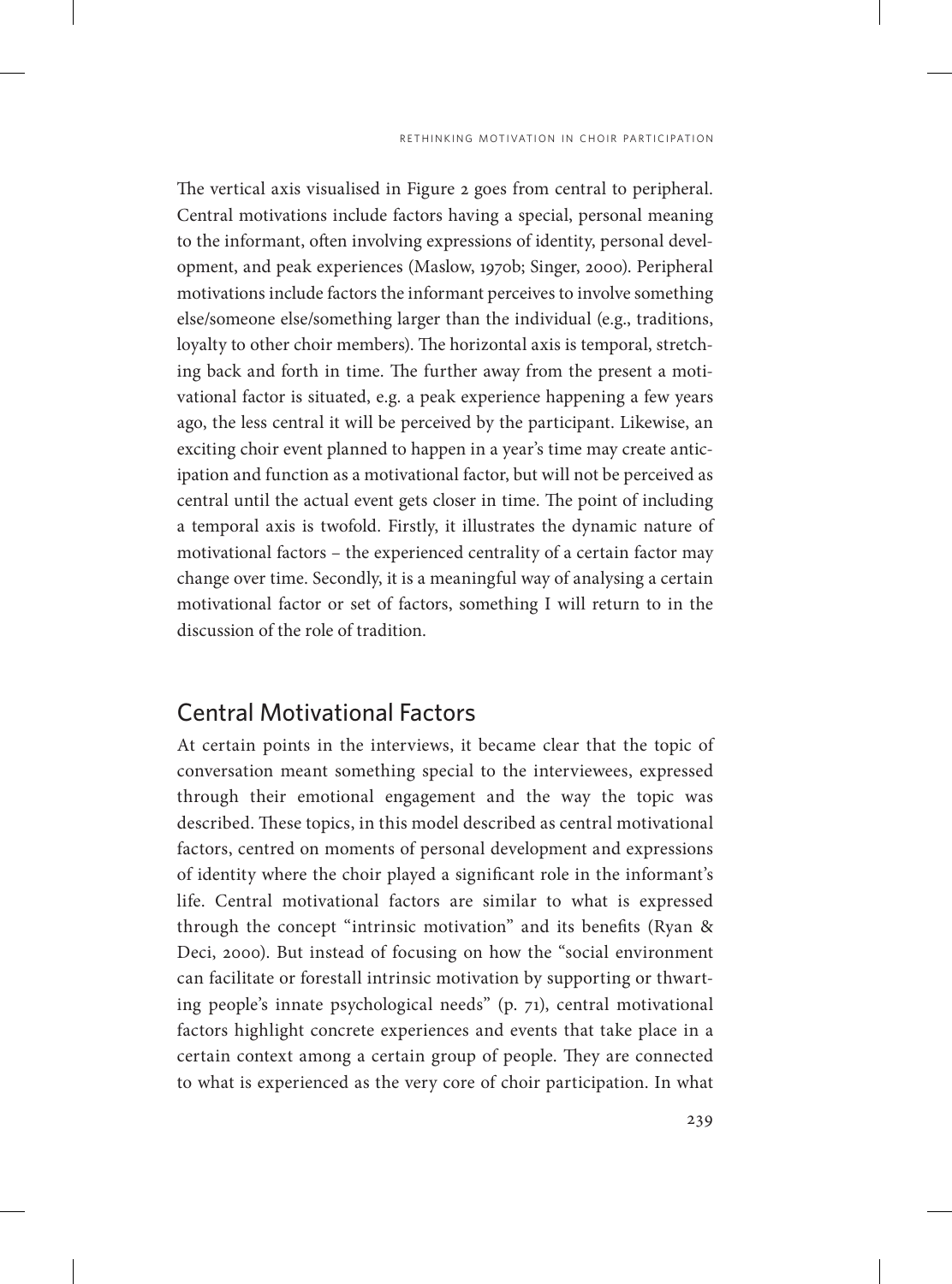follows, I will illustrate some of these factors through examples from the study's data material. 5

**To Have Something Exclusively for Oneself.** Sonja talked about an everyday life full of tasks and responsibilities. When the question about giving up the choir to coordinate things at home arose, it became clear how much the choir meant to her:

It is a struggle to get everything to go together when you have kids who come home from school, their homework needs attention and then they may also want to attend activities, before I leave for choir at six. And it was not very long after I started, when he [the husband] said, "We have to cut down on something. Maybe you have to cut out [the choir]?" And I just, "No!". [laughter] It's like the one thing I do only for myself, that is, I go out the door and know that everything will work out at home […]. But [the choir] is only me, and it's only for myself. And to be able to do that, it is unbelievably vital, so I think he actually understood how important it was and said, "OK, I understand how important it is to you, it's all right."6

For Sonja the choir was an arena where she could be herself in a different way than was possible in her everyday life at home. To leave her home and its responsibilities for a little while was an opportunity to validate important aspects of herself, also for her family.

**To Learn Something New and Experience Personal Development.**  Many of the interviewees expressed the joy of learning something new as a very important part of choir participation. Through choir activities they learned new melodies, lyrics, and also new languages: "[W]e have learned Greek, German, French and English" [Inga]. For some choir participation was a way of learning about organisational work, and for some the experience of developing their voice and becoming aware of their breathing and their bodies in a safe environment was important. Sara told about a "physical" experience of change, enabled

<sup>5</sup> To maintain anonymity, all names of study participants are fictious.

<sup>6</sup> All quotes have been translated into English from Norwegian.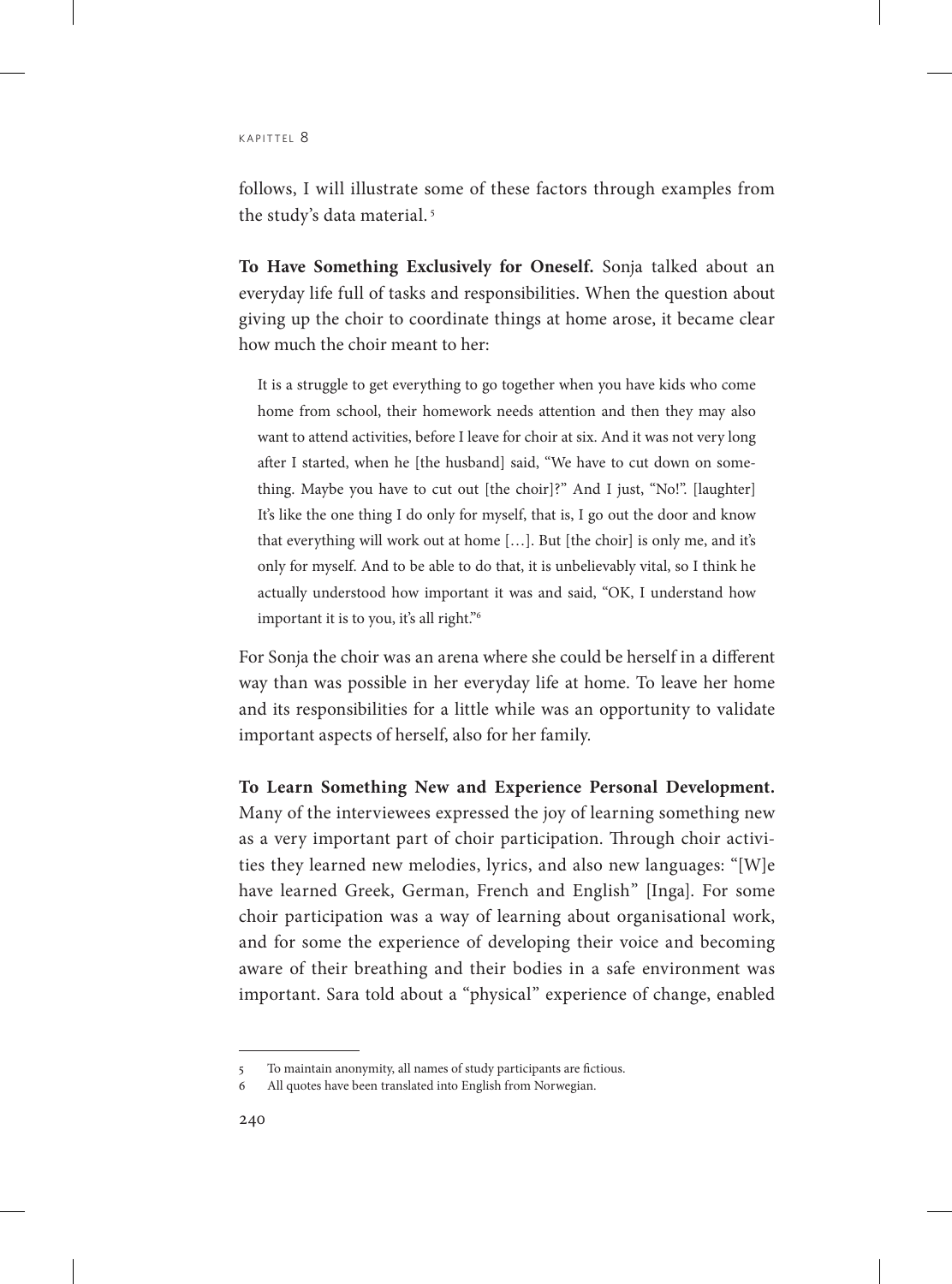through increasing confidence in herself and her voice: "I have become so much more self-confident, especially when it comes to singing in front of others". To experience your confidence growing, and to gain the courage to use your voice, can be a very important part of your personal development. When happening in a choir setting, constantly mirrored in choir members you have a close relation to, this can increase the significance of the experience.

**To Be Challenged.** A part of learning something new is to be exposed to new challenges, which creates the opportunity to stretch further than what feels possible. Many of the informants talked about experiences in which they succeeded in doing something they did not think they were capable of, and the joy that came from this: "[S]ometimes we sing material that we barely manage. But after a while we master it. This is incredibly fulfilling, and a huge motivator" [Sonja]. For some high standards are in themselves one of the most important motivational factors: "Everything had to, and I love this, you know [laughter], be learned *before* rehearsals" [Linda].

**Peak Experiences.** Many of the interviewees talked about experiences that stood out in a special way. These experiences often included an altered state of mind with a physical dimension. To explain these experiences the interviewees often used words like "to have shivers down my back", "to get shaky", "have an out-of-body-experience", or "a feeling of oneness with the entire choir". To share this experience with the other choir members stood out as something special: "And you feel that all are one, no one stands out, we are all under the same umbrella, you hear everyone when you sing. So, it is really difficult to explain this feeling, but is something very special" [Inga]. The participants in this study often explained their peak experiences as bodily experiences, often combined with the feeling of "becoming one" with the rest of the choir. This created a unique combination of something very personal and at the same time collective. The collective aspect of these peak experiences, the feeling of "becoming one", adds to the sense of entitativity (Lakens, 2010; Lakens et al., 2011) or the meaningfulness of group membership.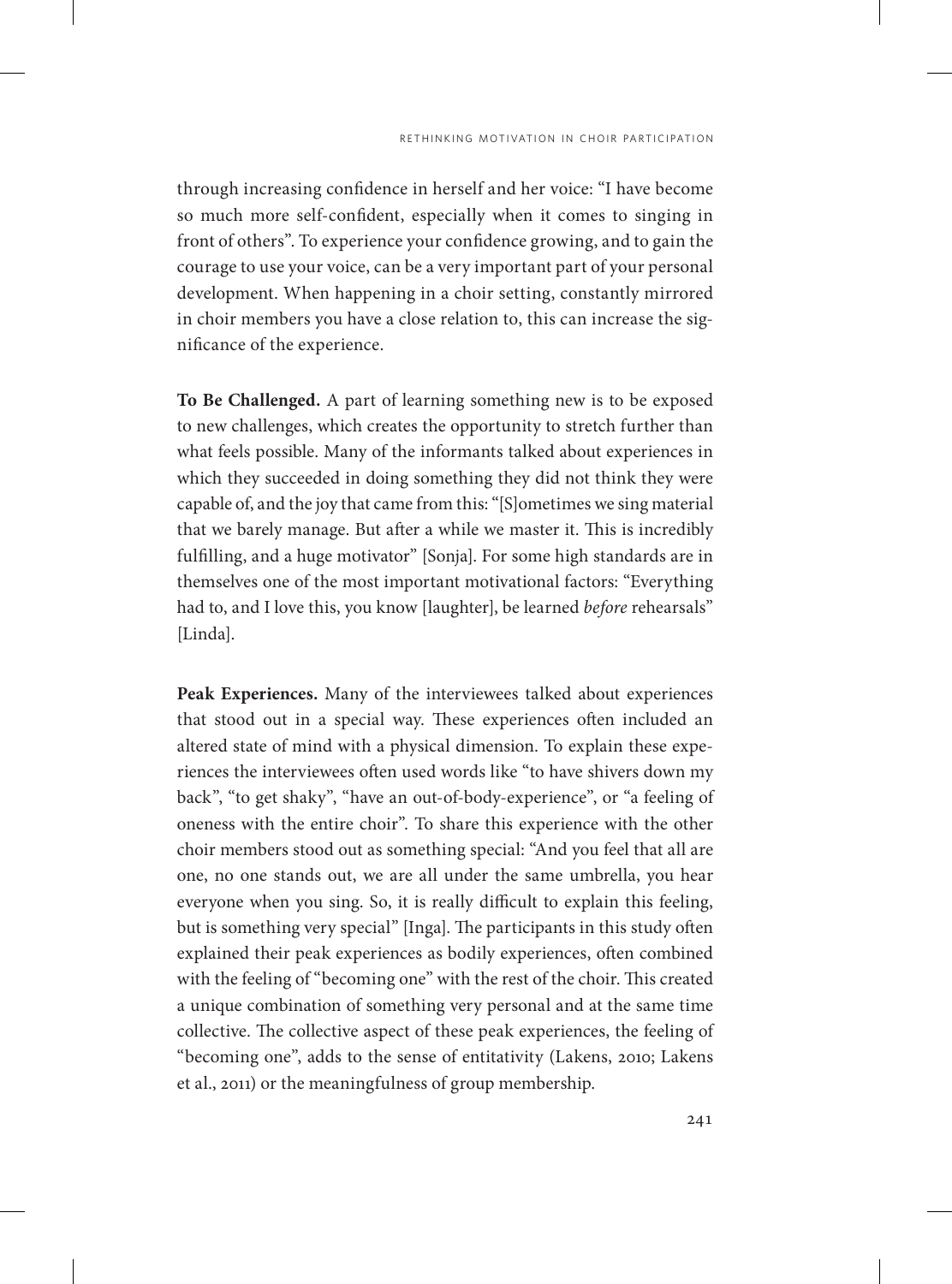#### Between the Central and Peripheral

Some of the motivational factors did not generally carry the "glow" of emotional engagement that was expressed above in connection to the central motivations. Still, it became clear in the interviews that these factors meant a lot, often described with ambiguity, meaning that the perceived importance could vary over time and in different situations. A common thread in them was that they were often grounded in long term needs and wishes.

**The Social Community.** The choir is a social meeting place where relations form between choir members. For many the choir is a place where they meet the same people regularly over time, generating an environment conducive to important and long-lasting social relations. The social community is always an important part of a choir, but whether this community is experienced as something positive or negative, or something central or peripheral, depends largely on the individual choir member. Since choir participation (normally) is voluntary, it also is a community one can choose to leave.

Something the choir can offer is contact with others who share an interest in music and song, and many of the study's informants expressed how important this was. Sara talked about how choir participation made it possible for her to form new friendships and acquaintances based on an interest in music: "To get to know people that I would never say hello to, or that live in other places and I would never have met […]. So, new friends and new acquaintances, and people that share my interest. Yes, this is special, and really fun, because none of my [normal] friends sing in choirs or do anything like this".

The social community is clearly an important motivational factor for the participants in this study, in the sense that it to some degree is present in all choir members. You cannot escape being part of the social community. A well-working social community may be the motivational factor that carries the choir member through periods of generally low motivation, but difficult social relations may also be the factor that pushes a member out of the choir. In some cases, the choir may have profoundly different social functions for its members, operating more as a primary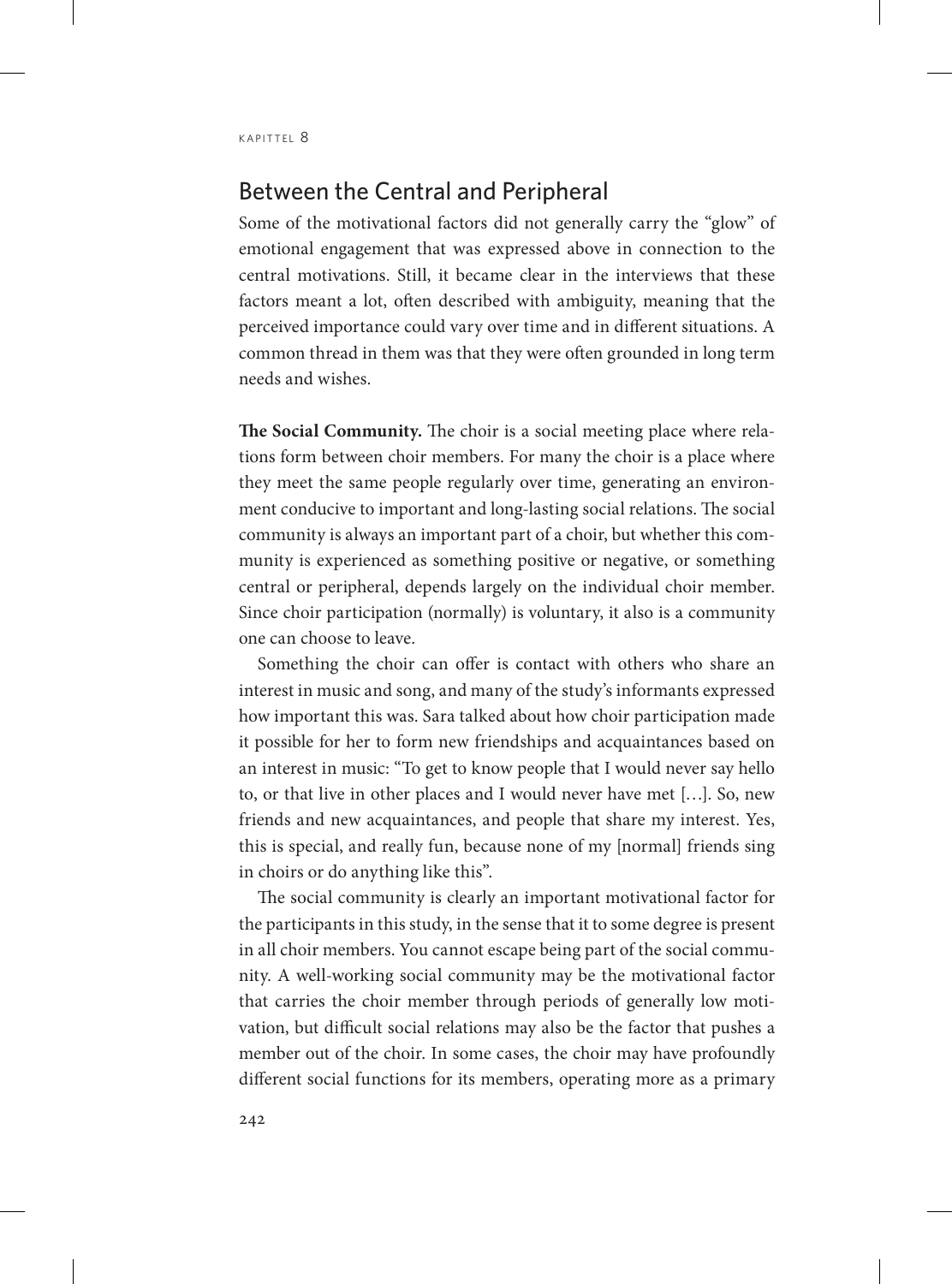group for some and as a secondary group for others, forcing the members to navigate through competing norm and value systems. If the choir members expect very different things from the social community, this may create tension and difficulties (Eiksund, 2019, pp. 209–249). Due to this complex picture expressed by the study's informants, I have placed the social community as motivational factor between the central and peripheral. As with the rest of the factors in this "between" category, the social community has the potential to be a central motivational factor for the individual choir member, but did not appear as such on a more general level in this study's data material.

**Interest in Music.** Most of the interviewees expressed a general interest in music as an important reason for joining the choir. To be a part of a music-making experience is of course a very important motivational factor, and choir participation may offer a low-threshold opportunity to create and perform music for people who do not feel comfortable expressing themselves musically on their own. Still, the interest in music did not emerge as an overall central motivational factor in this study's data material. This may appear strange, but has a natural explanation connected to the repertoires only partially overlapping the individual choir members' musical preferences. Sometimes the choir sings something that the singer really connects with, creating strong and personal expressions of the individual's musicality, but other times it may perform a piece that the singer dislikes, making it hard to enjoy the music. The interest in music will always be present, but as a motivational factor it will vary between the central and the peripheral.

**Professional Encounters.** One part of a choir's activity is often collaboration with professional musicians, and some of the interviewees considered these professional encounters especially valuable. Through these meetings the choir members were exposed to higher standards than usual, something that could push them to the "next level": "The professionalism they [a professional jazz ensemble] had compared to us – it was worlds apart. The way they pulled us in to become a part of what they were doing, it was really special to me" [Susanna].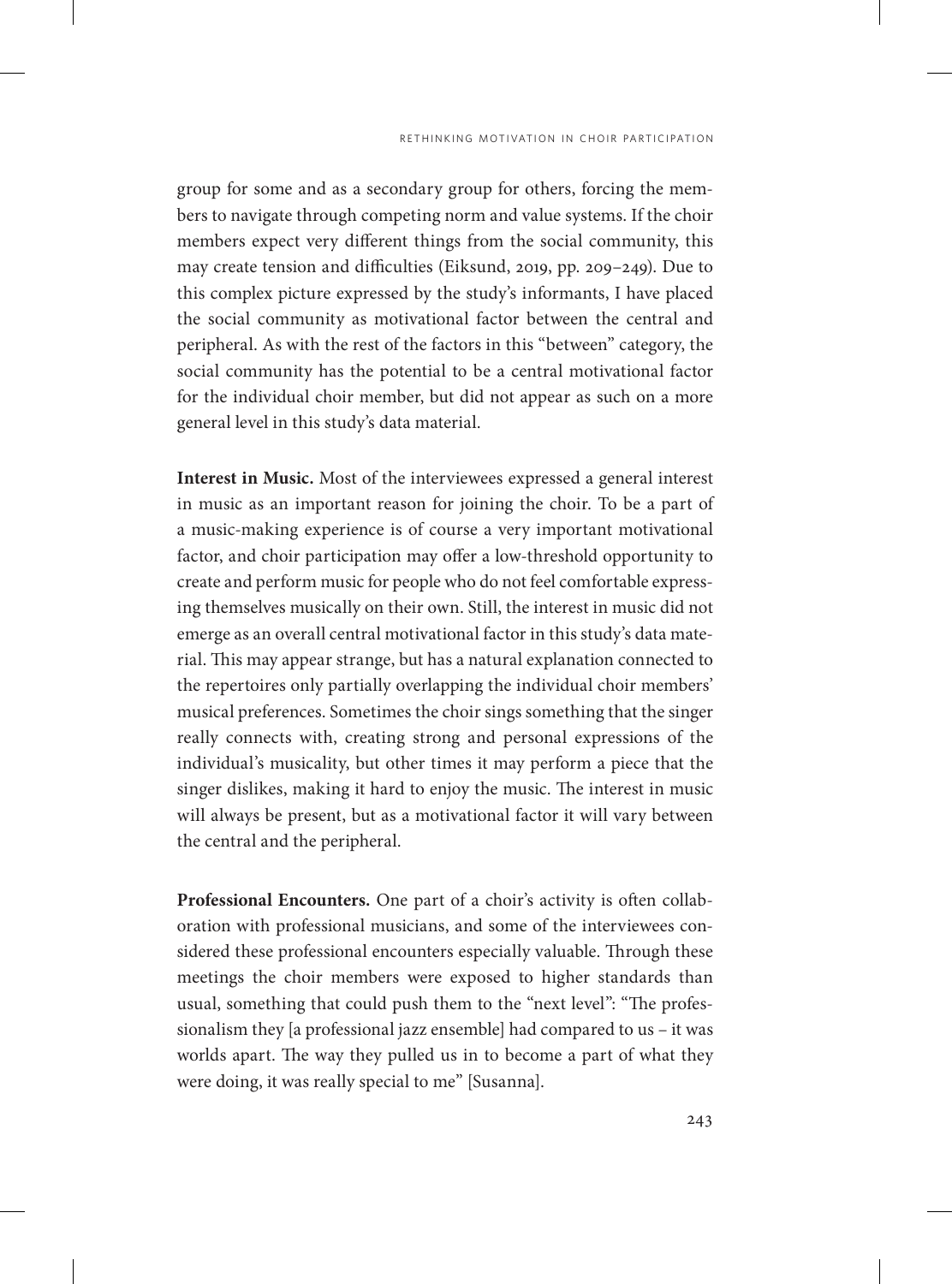What is experienced as professional is of course relative to the level the choir currently operates on, and to meet professional demands may also be demotivating – especially if you feel incapable of fulfilling them. As a motivational factor professional encounters may be both central and peripheral, both eye-opening on a personal level and a utopian goal to strive towards. In this study's data material this factor finds its place in between the central and peripheral.

#### Peripheral Motivational Factors

The motivational factors described until now have a generally positive character for the interviewees. Personal peak experiences and strong musical and emotional encounters were important ingredients in the everyday life of the choir. But certain motivational factors were expressed in another way, often lacking the form of personal connection noticeable in the more central motivational factors. Even though these factors seemed more "distant" to the interviewees, they still appeared frequently. Another interesting point was that these peripheral motivational factors to a greater degree appeared in the interviews of choir members going through difficult transitions, recruitment issues, conflicts, or other types of challenges.

**Loyalty to the Choir.** Loyalty to the choir is something many members experience in one form or another. It can manifest itself in different ways, as the feeling of having to attend rehearsals and concerts or feeling the obligation to talk warmly about the choir to others. Loyalty can be a positive feeling of belonging to a community, but in some cases, it may become disconnected from these positive feelings, especially if there is a general sentiment of worry concerning the choir's future or sustained existence. Ola talked about how he felt more and more like a supportive person for the choir, and that his membership was based primarily on the fear of what would happen if he quit: "I have been a member so long that I feel like, if I was not there, then it [the choir] stops". Emil had a similar feeling in his choir, and was waiting for new people to join, making it possible for him to leave the choir without fearing its downfall.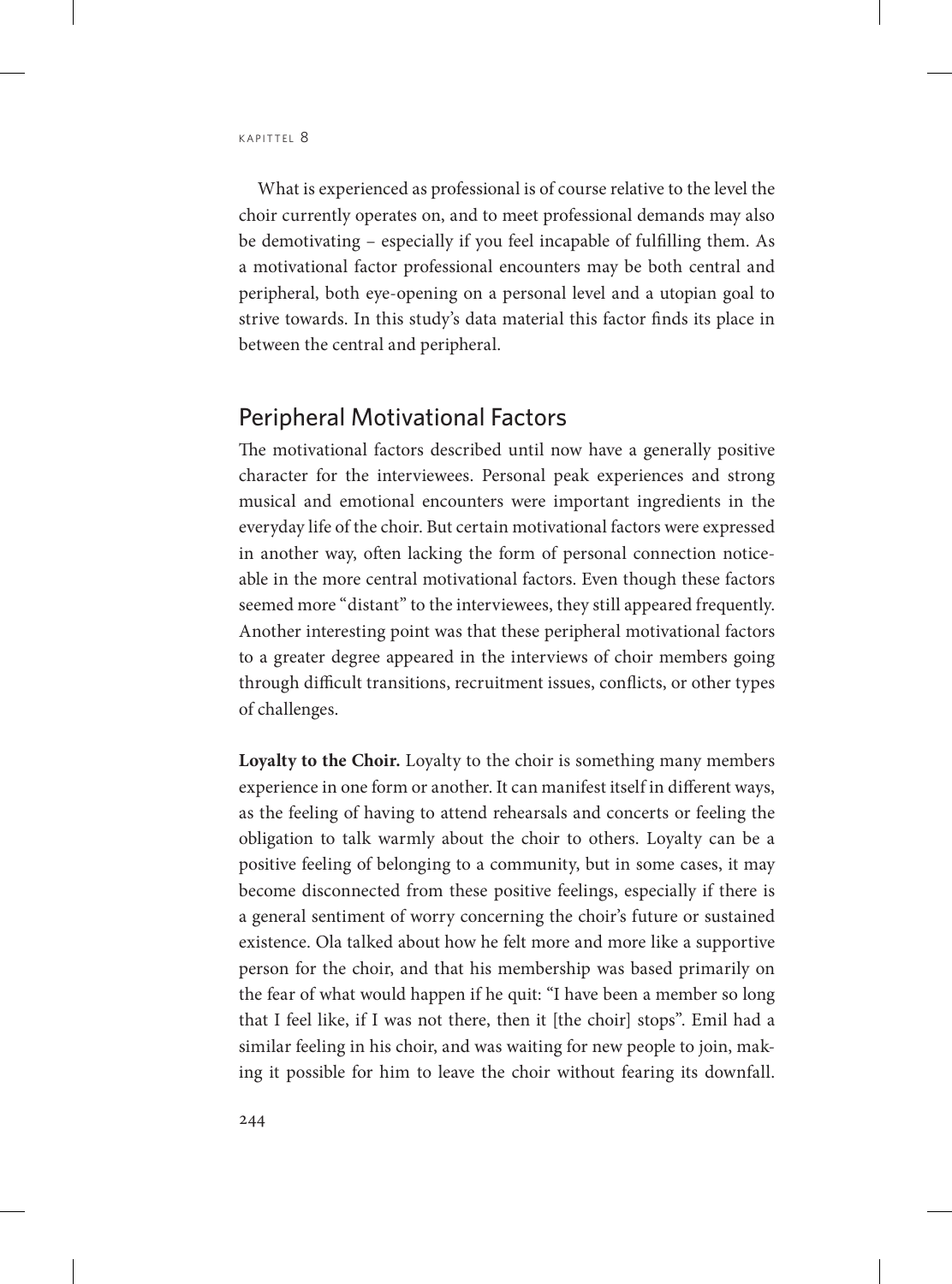As the conductor of a choir, Truls had experienced how difficult it was to expand the choir over a certain size: "It is difficult expanding the choir to over thirty members. It seems like someone always leaves. If there are too many [someone says] - 'well, now we are so many that [the choir doesn't need me anymore]'". The motivational factor most apparent in these examples was the wish to keep the choir alive. This did not relate to what the individual got out of it on a personal level, but was more about keeping the choir going. The moment you feel that the choir may survive without you, you may think "my work here is done" and quit.

**The Local Community Wants Choir Music.** Many of the interviewees talked about how people in their community wanted the music from their choir, expressed directly through demands for appearances and concerts, and indirectly through financial support (purchasing lottery tickets, voluntary work): "I have senior citizens in my taxi, and they ask all the time about the next choir café. There is a great demand for choir music" [Ola]. Anna felt the support of the local community when she sold lottery tickets on behalf of the choir: "If we are selling lottery tickets [...] everybody says, 'Of course, we will buy some tickets!'". This feeling, of the demand and support for choir music from the local community, validates the point of singing in a choir, and gives choir participation another dimension.

**The Importance of the Choir to the Local Community.** An important motivational factor for many of the interviewees was the notion of the choir's importance to their local community. In a sense this overlaps with the previous motivational factor, but for some interviewees the importance of the choir to the local community exceeds the musical element. For these the choir enjoyed the position of a "master of ceremonies", being an integral part of important days and occasions: "It is a lot of fun, and the local choir is important. In two weeks we'll have a church festival […] and we are going to sing. I believe it is important that the local choir is there" [Anna]. Emil considered it to be a social task to sing for the local community's senior citizens, especially in institutions: "[I]t is really important to sing in institutions, it is not done enough! It should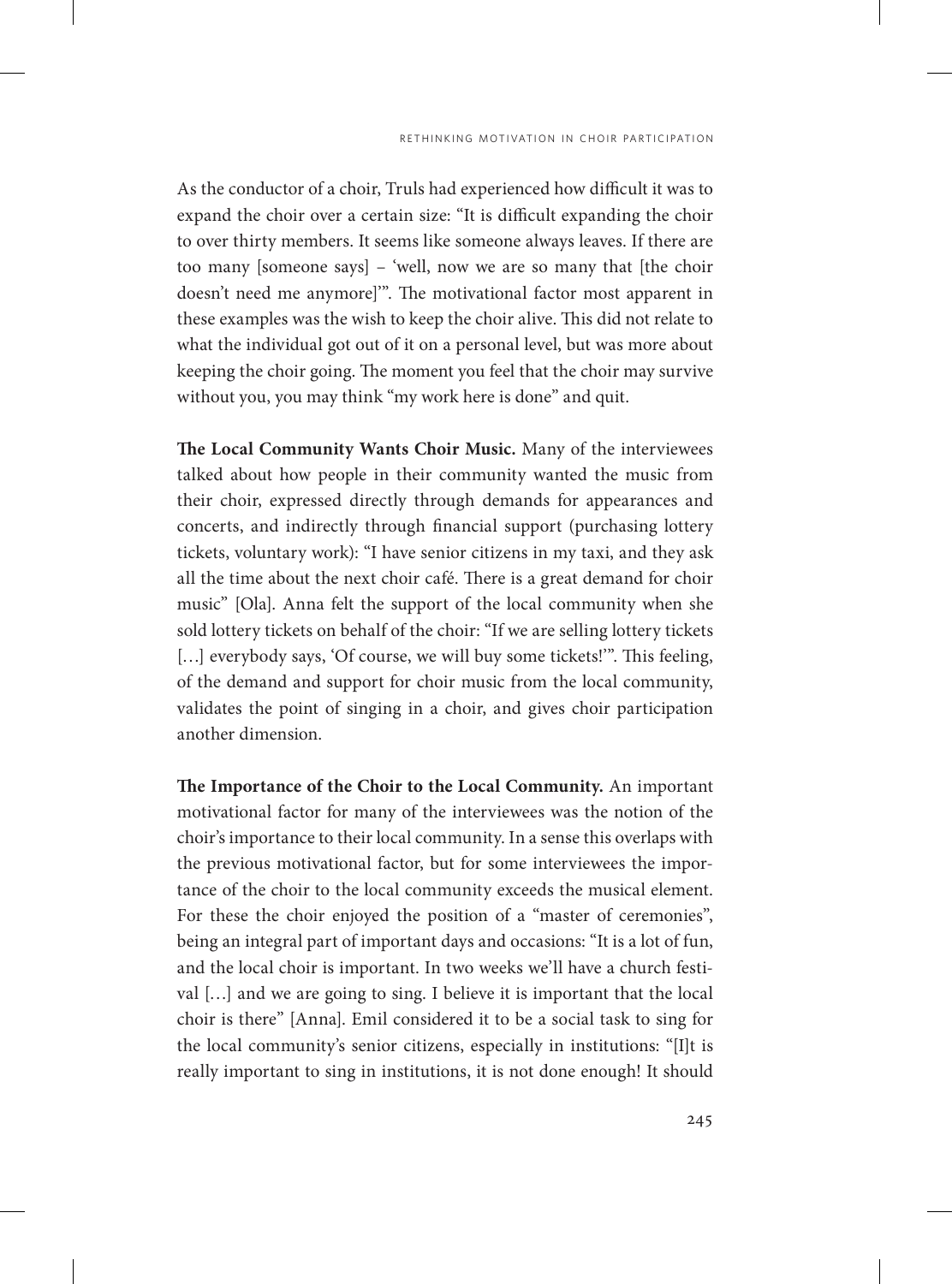be compulsory, some kind of rotation arrangement for all the choirs – to sing in these institutions". To be an important part of the local community could also be a part of a choir's identity, something Karl talked about: "We are a factor in the cultural life of the local community. We are there on our National Day  $[\mathbf{17}^{\text{th}}$  May], standing by the stone monuments, we have done that since I started in the choir almost sixty years ago […]. We arrange Christmas parties for the elders, we sing in the church".

To experience how important the choir was to the local community was an important motivational factor for many of the study's participants. Some identified strongly with having such a role, and felt they contributed to the community through their efforts. At the same time, it was clear that this motivational factor in general did not concern the individual singer to a high degree, but rather the choir as a whole. In cases where the individual singer identifies strongly with the choir, this motivational factor could be experienced as central, but in this study's data material this specific factor stands out generally as peripheral.

**Keeping Traditions Alive.** For many of the interviewees, the focus on keeping traditions alive was very evident. This could refer to the history or traditions in their specific choir, but also indicates being part of a greater tradition, like the national and international male choir movement. For Truls, the conductor of a male choir, this was a very powerful motivational factor: "They [the amateur singers] do not try to become anything special, but they want to keep an old tradition alive, and I personally believe that the male choir is worth keeping, the traditional male choir". To keep a tradition alive can be a dominant motivational factor, but can lack the form of personal connection noticeable in the central motivational factors. The "power" of tradition and historic events are peripheral in a temporal sense, and are in general experienced as "disconnected" from the present.

Overall, the peripheral motivational factors concern "larger" topics, such as tradition, history, and the choir's role in the local community, and appear distant in comparison to central motivational factors, like peak experiences, personal development and expressions of identity mentioned earlier.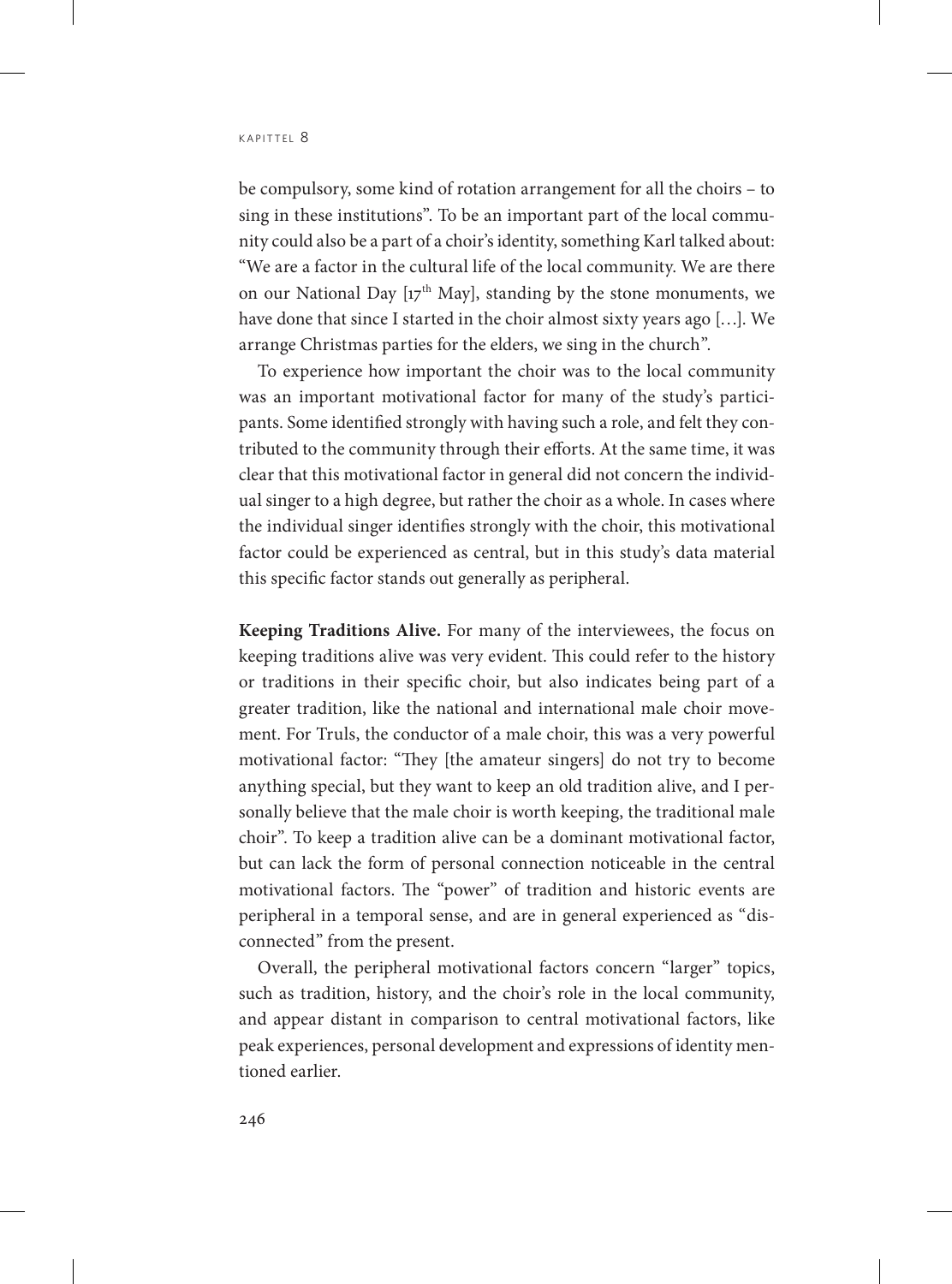# **Discussion: A Contextual Model of Motivation in Choirs**

Leaving behind the established dichotomy of musical and social motivational factors in choral practice, as well as departing from the inherited balancing act between these two factors, this chapter has attempted a fresh look at motivation in choir participation. Through a sensitive and critical analysis of the data, a range of central and peripheral motivational factors has been presented. These motivational factors exist side by side, and choir members may experience most of them to different degrees at certain times. This arrangement of motivational factors reflects the etic individual-psychological approach illustrated by the hierarchy of basic needs (Maslow, 1943, 1962), and the self-determination theory of Ryan and Deci (2000). In some ways, central motivational factors take their emotional content from the concept of intrinsic motivation. The picture is widened to include the importance of group membership, especially in connection to the collective aspect of peak experiences in choir participation. This is supported by the findings of Stewart and Lonsdale (2016), and the connection they make between feelings of entitativity and perceived well-being. But instead of exclusively analysing motivation as an expression of human's evolved inner resources for personality development and behavioural self-regulation (Ryan & Deci, 2000, p. 68), the focus in this chapter moved towards the collectively created values and social structures or fields that anchor motivation in a specific social and cultural context. The motivational factors listed above are generated from a practice existing in an intricate, rich, and sometimes tension-filled relationship with the community (Eiksund, 2019, pp. 251–270). Thus emic bottom-up perspectives (King et al., 2018) come into play.

The distinction between different motivational factors is an integral part of the contextual model of motivation in choirs I propose in this chapter. In what follows I will present the concepts "personal motivational profile" and "motivational culture". Together with the central and peripheral motivational factors*,* this constitutes a conceptual framework allowing an alternative way of dealing with the notion of motivation in choir participation.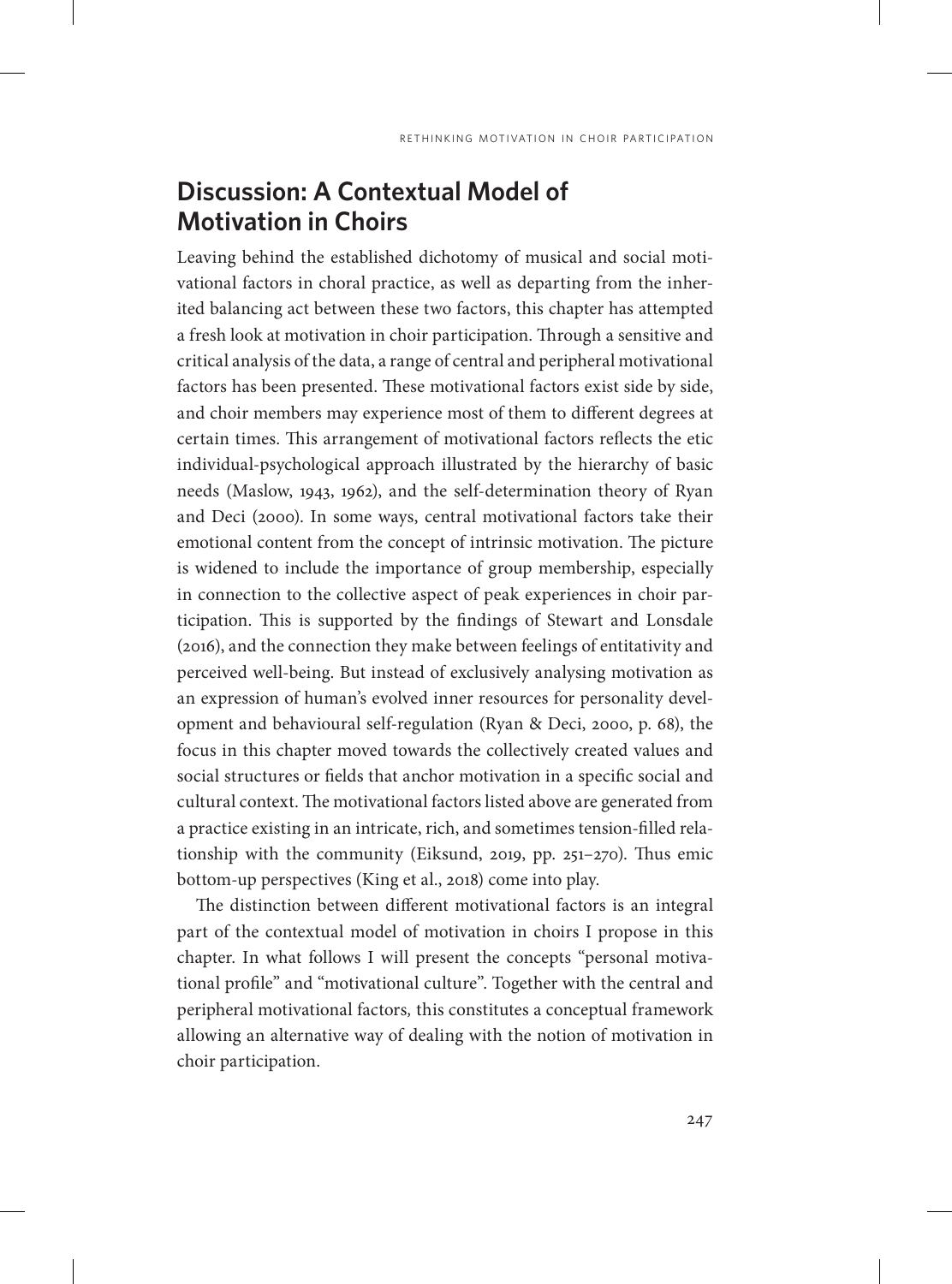### Personal Motivational Profile

None of the interviewees expressed identical combinations of motivational factors. Even though certain factors were more prominent in the data material than others, it does not mean that any one interviewee reported exclusively central or peripheral motivational factors. A personal motivational profile is a description of an individual's combination and the emphases of central and peripheral motivational factors. This profile may for instance emphasise the learning aspect (central), the social community (between the central and the peripheral), and traditions (peripheral), while peak experiences (central), professional encounters (between the central and the peripheral), and loyalty to the choir (peripheral) are less prevalent. The different factors emphasised by an individual may also vary over time.

## Motivational Culture

Motivation has traditionally been examined as an individual phenomenon, a view reflected in the variety of motivational factors expressed by this study's participants. Based on the study's data material another issue seems to be connected to this specter of motivational factors, and relates to the collective aspects of a choir. A motivational culture is a description of the predominant central and/or peripheral motivational factors of a group, which also includes a description of whether and to what degree these factors are shared and communicated amongst the group's members. In some sense the motivational culture of a choir is the sum of each member's personal motivational profile, but a personal motivational profile and a choir's motivational culture are not necessarily identical. An individual whose personal motivational profile differs significantly from the motivational culture of the choir may experience social tension and a lack of understanding. This perspective may be helpful in understanding why individuals struggle to "find their place" in a choir. At the same time there exists a reciprocity in the relationship between the individual and the group, where the individual both affects and is affected by the motivational culture of the choir.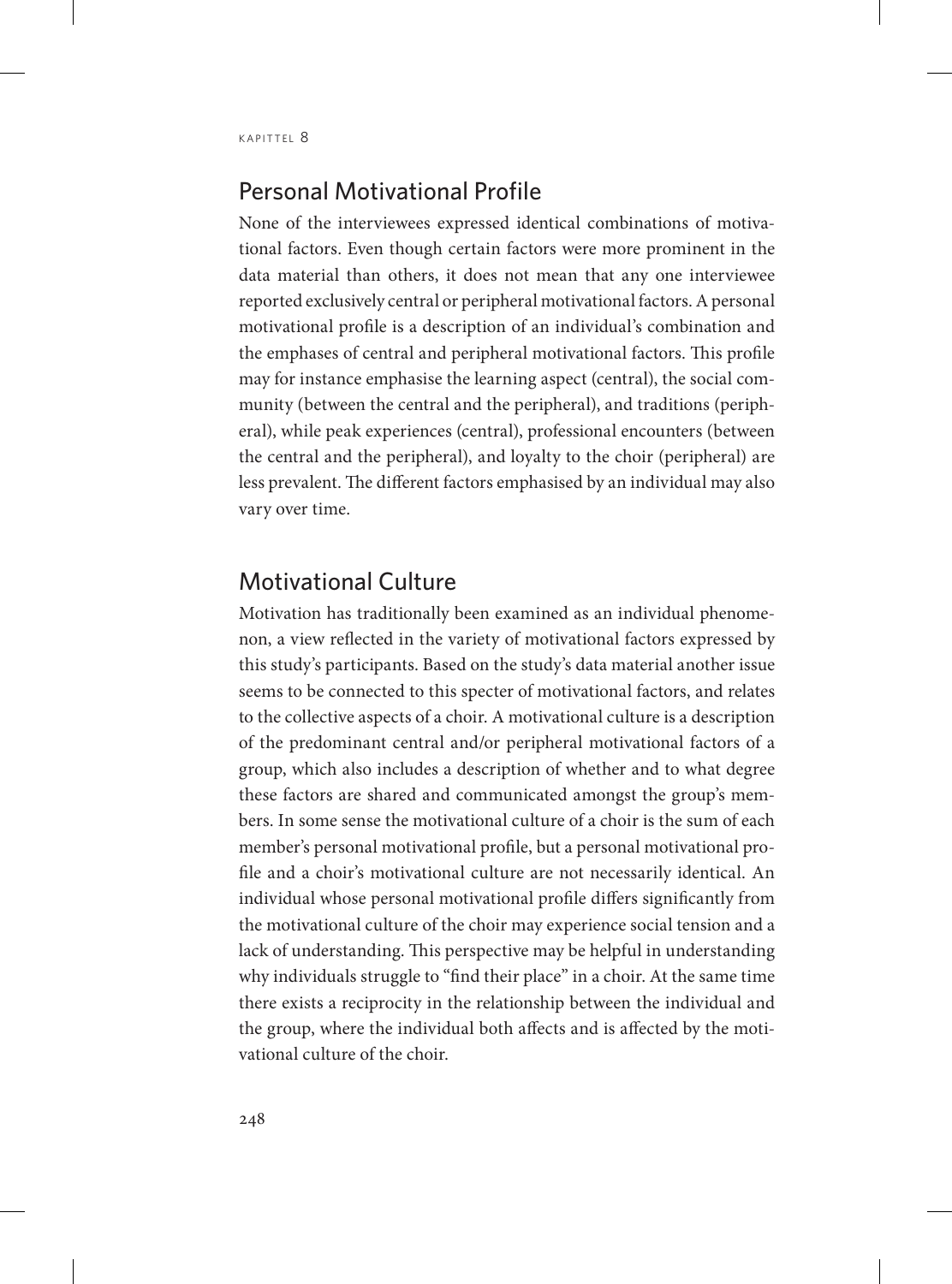## Utilising the Contextual Model of Motivation in Choirs

A central point of SDI (the step-based deductive-inductive method) is the "downward" motion – to deductively test the theory on the empirical material. By employing the contextual model of motivation in choirs on this study's data material, an interesting finding becomes visible. There seems to be a correlation between the motivational culture and the general state of the choir. The choirs that were experiencing difficulties or challenging transitions tended to report an emphasis on peripheral motivational factors. One of the choirs in the study had recently been through a drastic change, the result of a merger of two independent choirs each with long and robust traditions. The two choirs had struggled over time with recruitment, and the only realistic solution was to create a new choir consisting of singers from both choirs. "You cannot spend your time keeping two corpses alive", as one of the singers put it. Even though forming a new choir had created some new energy and optimism, many of the singers were still worried and uncertain about the its viability. Some of the singers also expressed sorrow over letting their "old" choir fade away, and when asked about why they sang in the choir, they tended to mention peripheral motivational factors as "keeping the choir alive", or the importance of offering choir music to the local community. Another choir in the study had recently experienced a real "flow", both in terms of good recruitment and musical quality. The choir had a growing, positive reputation in the local community, and the members expressed pride and joy in the status of the choir. When asked about their motivations for being in the choir, these singers emphasised, to a much larger degree, central motivational factors like peak experiences, being challenged, or learning something new and meaningful.

This correlation makes sense through the perspective of Maslow's (1970a) theory of human motivation. As I mentioned earlier, people who experience a threat to the conditions for safety or social relations, will react as if they are actually experiencing a lack of safety and social relations (p. 47). Threats to the basis of the choir's existence, like decreasing recruitment and uncertainty over the viability of the choir, demand focus and attention, which in turn will affect the motivation of the choir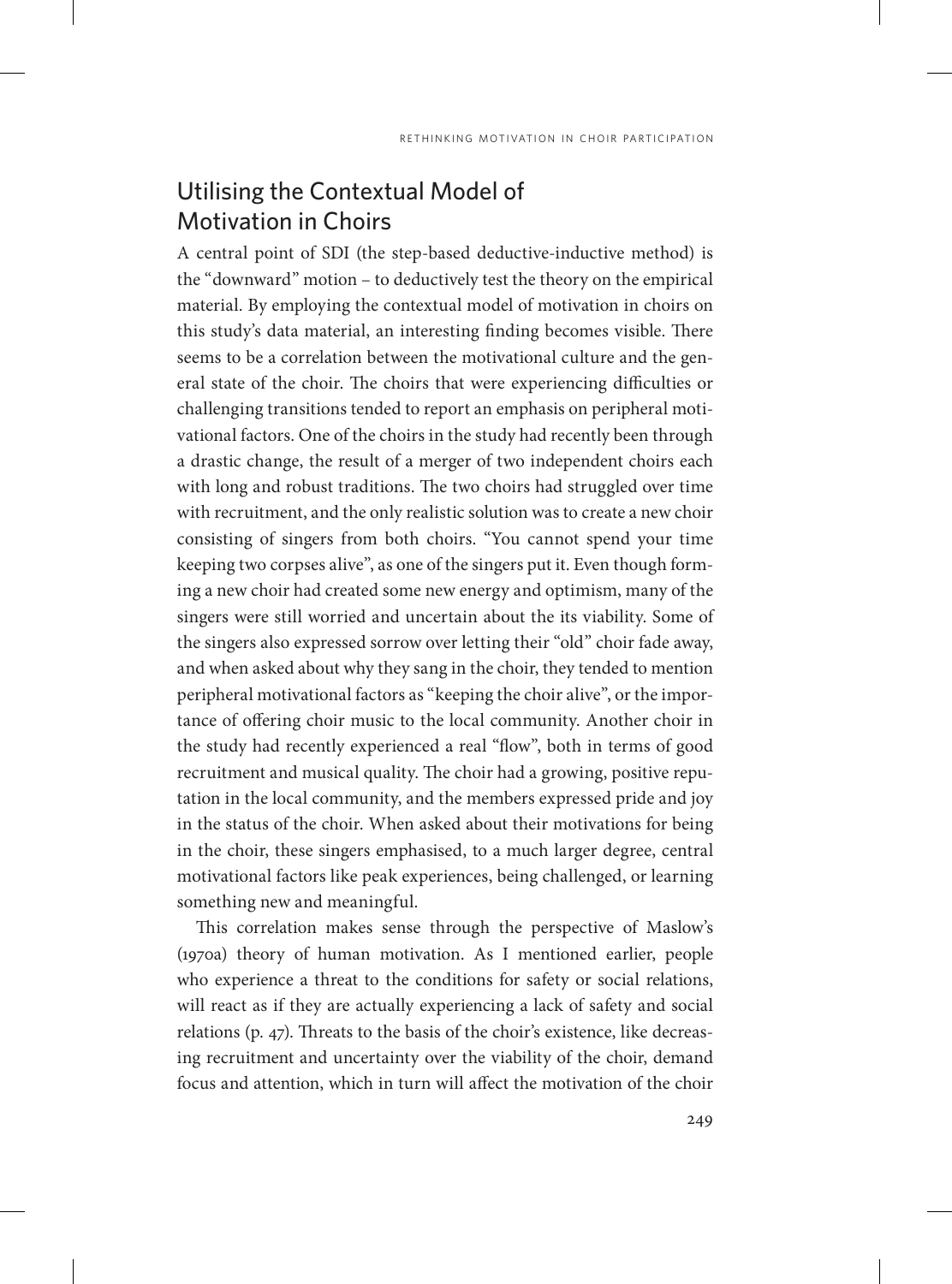members. In this situation, two characteristics follow: (i) the choir members tend to emphasise peripheral motivational factors, and (ii) they lose touch with central motivational factors. In Maslow's terms, the "basic" needs connected to the viability of the choir demand attention, preventing the choir member from focusing on growth needs, like self-actualisation and personal development. A safe environment, where members do not need to worry about the choir's future, economy, or social relations, makes it easier for the members to focus on personal development, learning, and musical and social peak experiences, hence creating a motivational culture dominated by central motivational factors. The connection between central motivational factors, intrinsic motivation, and the experience of meaningfulness of group membership or entitativity, also contributes to the understanding of this picture, especially in relation to the experience of assimilation, mastery, spontaneous interest, exploration (Ryan & Deci, 2000, p. 70), and a sense of well-being (Stewart & Lonsdale, 2016).

Motivational culture is also dependent on whether and to what degree these factors are shared and communicated amongst the group's members. It is not uncommon that there exists a culture for not "indulging in the gloom", and rather focusing on the positive, (or in some case, the complete opposite), which may lead to some motivational factors being shared more than others. The personal motivational profiles of choir members can also depend on the role they have in the choir. Members of the board or the conductor may feel an extra responsibility for the viability of the choir, making it harder to access certain central motivational factors. Still, for most members, motivation varies over time and in different situations, making this picture anything but monochromatic.

Another interesting phenomenon can be observed in choirs that have struggled over time, thus developing a motivational culture dominated by peripheral motivational factors. When the choir "turns the corner", for example by permanently filling that vacant conductor position, or succeeding in recruiting new members after being too few for a sustained period, something counterintuitive may occur. When things are finally in order, and one expects the choir to progress and grow, it stops. The mobilisation that has been happening to keep the choir going through the rough patches, seems to evaporate – some members may even leave the choir.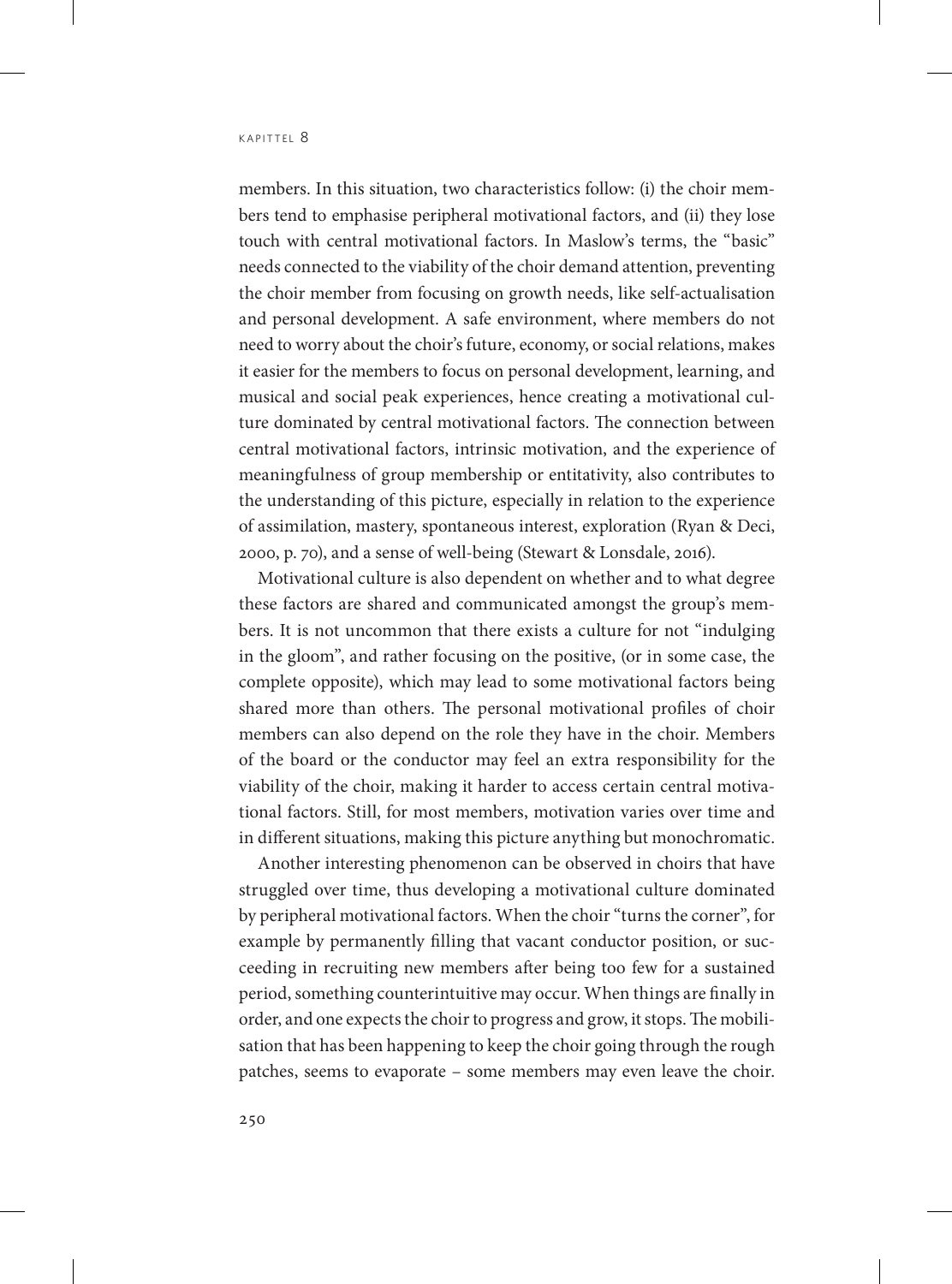Several informants contemplated leaving the choir, as their motivation primarily had been to "stay as long as necessary", as mentioned when presenting the motivational factor on loyalty. My interpretation of this is that a motivational culture predominated by peripheral motivational factors drains the choir's members of energy and resources. On the other hand, a motivational culture predominated by central motivational factors may let the choir members, in Maslow's terms, attend to their growth needs, producing "positive health" (1962, p. 29).

Combining all of this exemplifies how the concepts and connections in this model can be utilised, but it is through the actual use of the concepts one can see whether they contribute to the reality of the choral practice. How does one talk about what happens in a choir when it is going through transitions or challenging periods? How does one understand the reasoning behind staying in a choir even though it may feel draining? What should be emphasised to drive the choir in the intended direction? To answer these questions, one needs a nuanced and rich language, adapted to the specific reality one exists in, especially when this reality is the product of a collective effort, like a choir.

## **Conclusion**

It may seem like this chapter advocates heavily for central motivational factors, pointing out the clear advantages and positives of letting these dominate the motivational culture of the choir. This is not my intention. If you ask me what the most important motivational factors in a choir are, my answer will be all of them. All motivational factors carry with them different kinds of traits, important in different situations, and the motivational culture in any one specific choir is unique and an integral part of the choir's identity. If this study was conducted on another group of choirs in a different part of the world, the selection and emphasis of motivational factors would most likely be different. This has also been the point of this study, to complement an etic approach (exploring established psychological theories on motivation), with an emic approach. The emphasis on trying to understand a "psychological phenomenon and its inter-relationships with other phenomena from a native's perspective" (King et al., 2018, p. 1048),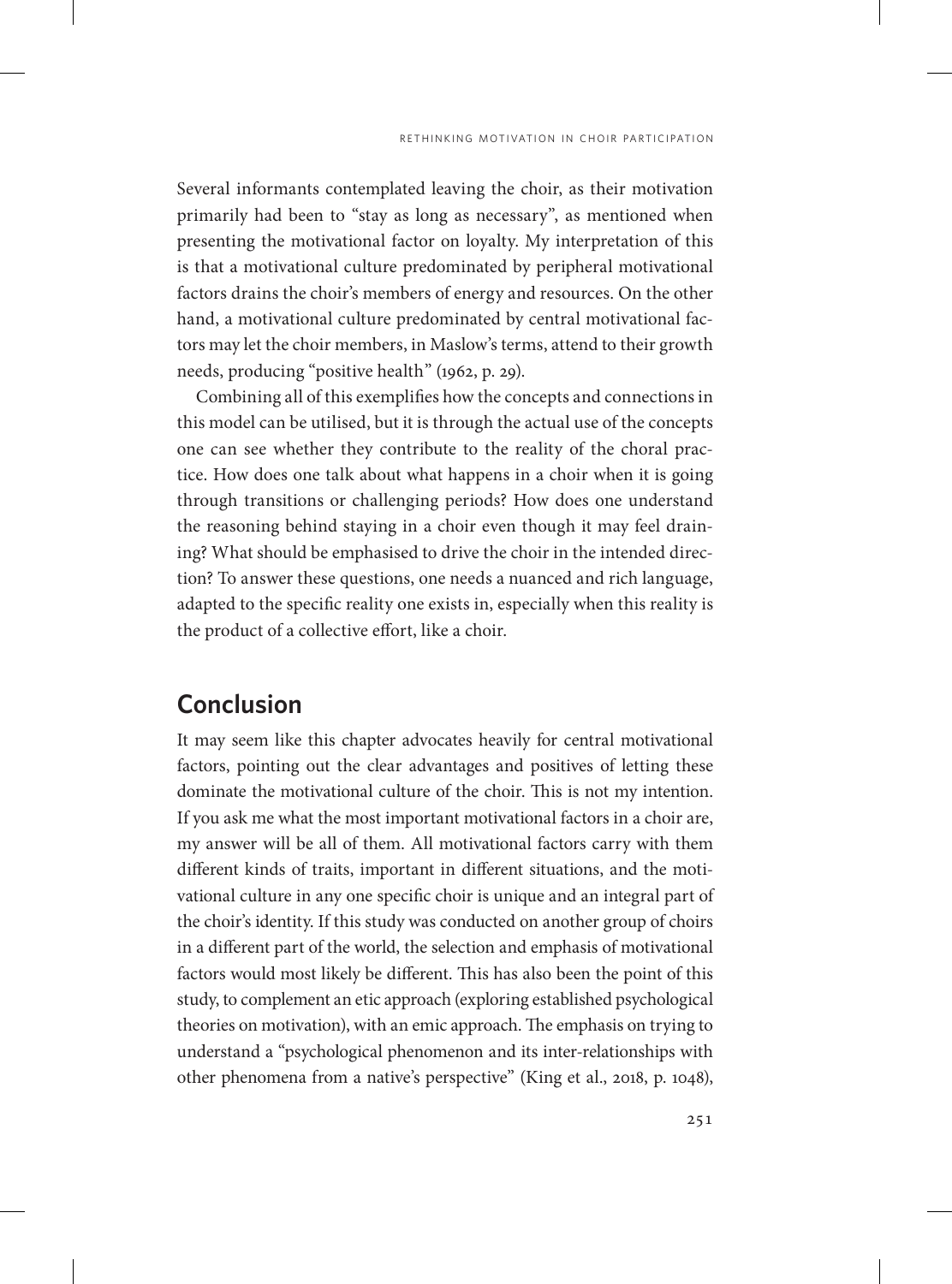the native in this case being the choir member from southern Sunnmøre, has broadened the discourse on motivation in choir participation. This has allowed a rethinking of the way motivation appears and functions amongst choir members and in a choir. In the presentation of the findings from this study I have tried to find the right balance between giving narrow and precise definitions, and providing a conceptual framework that is open enough to be useful in analysing other contexts. Still, I believe and hope that the contextual model of motivation I propose in this chapter may prove to be both recognisable and applicable. This is not the fate of all new choral research. Little or none of the increasing amount of choral research ever comes into use (Johansson, 2011). Choral practitioners do not generally use or benefit from these studies, and Geisler and Johansson (2019) suggest two reasons for this: (i) underdeveloped forms of communication between theory and practice, that is, between researchers and practitioners, and (ii) the fact that choral research is distributed across a range of disciplines that apply differing methodological and theoretical approaches (p. 779). Nevertheless, choral research has an opportunity to make an impact on active choral practice through offering new ways of speaking and thinking, creating opportunities for changing how we experience and "do" choral work and research (Eiksund, 2019, p. 293). To develop concepts and introduce words that are relatable and fruitful for the choir community has been an important motivation for this study, and I believe this chapter is a contribution to this.

Looking forward, I welcome studies that apply and adapt the contextual model of motivation I propose in this chapter. One of the most important contributions is the change from an individual to an emic and contextually aware understanding of motivation. As a further development, it would be very interesting to see this model used on other groups than choirs where motivation is also considered a central issue.

#### **References**

Appelgren, A., Osika, W., Theorell, T., Madison, G., & Bojner Horwitz, E. (2019). Tuning in on motivation: Differences between non-musicians, amateurs, and professional musicians. *Psychology of Music, 47*(6), 864–873. [https://doi.org/](https://doi.org/10.1177/0305735619861435) [10.1177/0305735619861435](https://doi.org/10.1177/0305735619861435)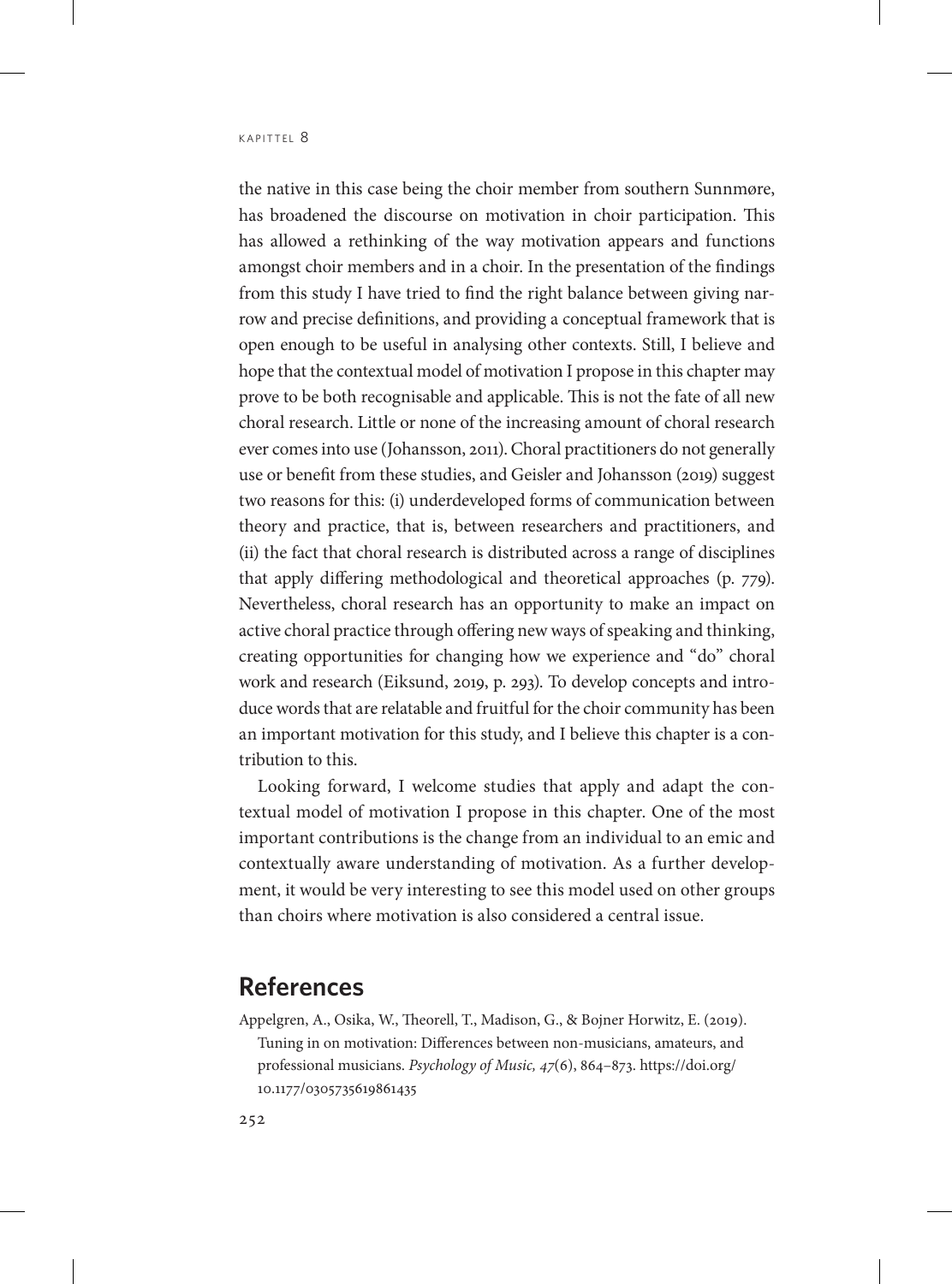- Balsnes, A. H. (2009). *Å lære i kor: Belcanto som praksisfellesskap* [To learn in a choir: Belcanto as a community of practice] [Doctoral dissertation, Norges musikkhøgskole].
- Bourdieu, P. (1997). *Af praktiske grunde: Omkring teorien om menneskelig handlen*  [Practial reason: On the theory of action]. Hans Reitzel.
- Bourdieu, P., Østerberg, D., Prieur, A., & Barth, T. (1995). *Distinksjonen: En sosiologisk kritikk av dømmekraften* (Vol. 9) [Distinction: A social critique of the judgement of taste]. Pax.
- Eiksund, Ø. J. (2019). *Koret som spenningsfelt: Mellom det små og det store* [The choir as a field of tension: Between the minor and the major] [Doctoral dissertation, Norges musikkhøgskole]. Oslo.
- Einarsdottir, S. L., & Gudmundsdottir, H. R. (2016, 2016/01/02). The role of choral singing in the lives of amateur choral singers in Iceland. *Music Education Research, 18*(1), 39–56. <https://doi.org/10.1080/14613808.2015.1049258>
- Elster, J. (2007). *Explaining social behavior: More nuts and bolts for the social sciences*. Cambridge University Press.
- Finnegan, R. (1989). *The hidden musicians: Music-making in an English town*. Cambridge University Press.
- Follestad, M. S. (2013). *Bedre enn rafting i Sjoa!: En studie av musikalsk teambygging med korslaget som redskap* [Better than rafting in Sjoa!: A study of musical team building with "korslaget" as a tool] [Master's thesis, Universitetet i Oslo].
- Geisler, U. (2010). *Körforskning. En bibliografi* [Choral research. A global bibliography]. Körcentrum Syd. [https://www.korcentrumsyd.lu.se/sites/](https://www.korcentrumsyd.lu.se/sites/korcentrumsyd.lu.se/files/geisler-2010_choral-research_a-global-bibliography.pdf) [korcentrumsyd.lu.se/files/geisler-2010\\_choral-research\\_a-global-bibliography.pdf](https://www.korcentrumsyd.lu.se/sites/korcentrumsyd.lu.se/files/geisler-2010_choral-research_a-global-bibliography.pdf)
- Geisler, U., & Johansson, K. (2014). *Choral singing: Histories and practices*. Cambridge Scholars Publishing. [http://search.ebscohost.com/login.aspx?direct=](http://search.ebscohost.com/login.aspx?direct=true&db=nlebk&AN=870991&site=ehost-live) [true&db=nlebk&AN=870991&site=ehost-live](http://search.ebscohost.com/login.aspx?direct=true&db=nlebk&AN=870991&site=ehost-live)
- Geisler, U., & Johansson, K. (2019). Contemporary concepts and practices of choral singing. In G. F. Welch, D. M. Howard, & J. Nix (Eds.), *The Oxford handbook of singing* (1st ed., pp. 775–789). Oxford University Press. [https://doi.org/10.1093/](https://doi.org/10.1093/oxfordhb/9780199660773.013.31) [oxfordhb/9780199660773.013.31](https://doi.org/10.1093/oxfordhb/9780199660773.013.31)
- Giddens, A. (1984). *The constitution of society: Outline of the theory of structuration*. Polity Press.
- Hollen, M. A. (2010). *Sang som felleskap [sic] og læring: Motivasjonsfaktorer for å synge i kor* [Singing as community and learning: Motivational factors for choir singing] [Master's thesis, Høgskolen i Hedmark].
- Jerlang, E., Wedel-Brandt, B., Jonassen Ann, J., Egeberg, S., Ringsted, S., & Halse, J. (2008). *Udviklingspsykologiske teorier: En introduktion* [Developmental psychology: An introduction] (4th ed.). Reitzel.
- Johansson, K. (2011). Inside views on contemporary Swedish choral practice. In U. Geisler & K. Johansson (Eds.), *Choir in focus 2011* (pp. 15–32). Ejeby.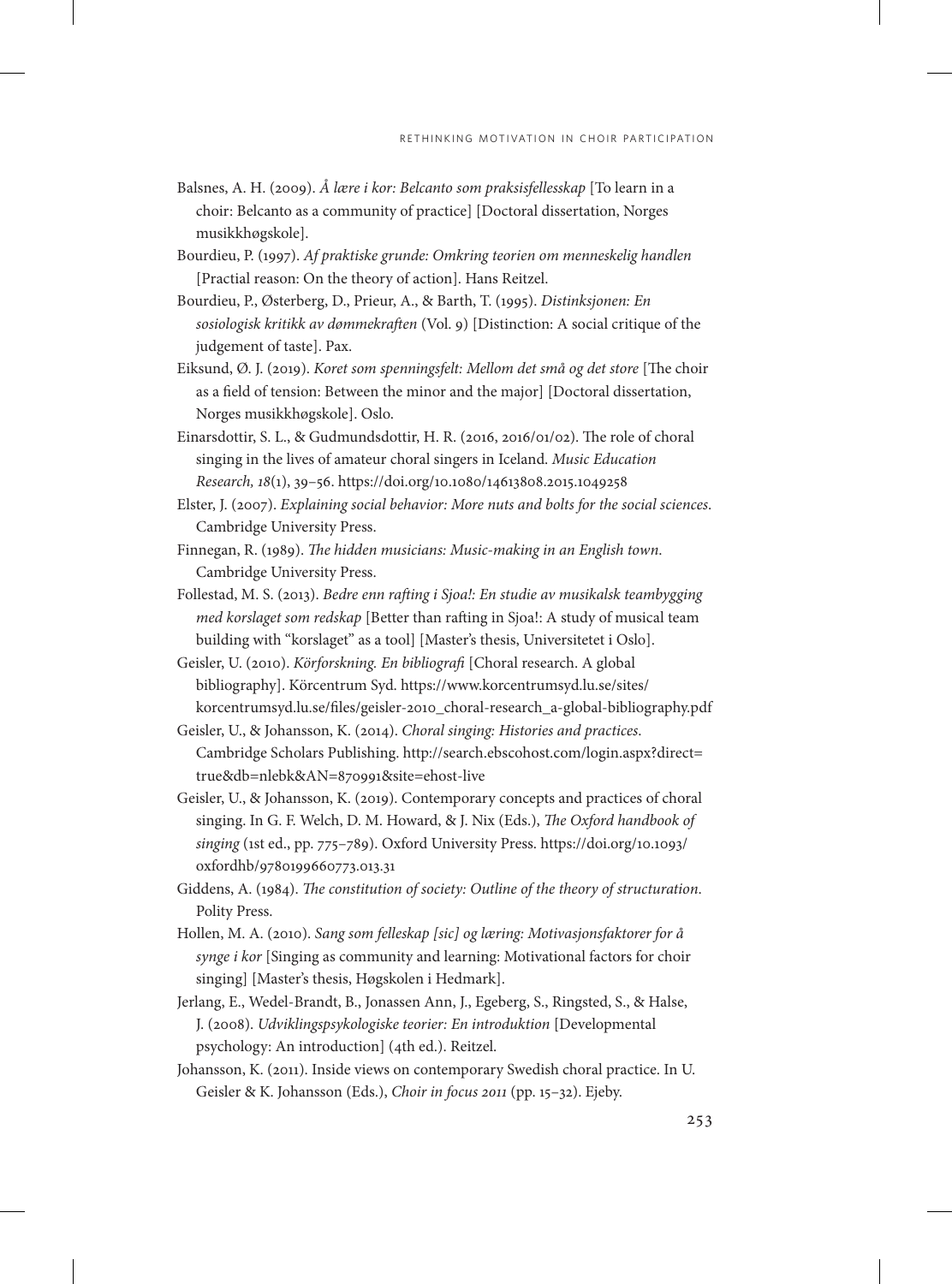- Kemp, A. E. (1997). Individual differences in musical behaviour. In D. J. Hargreaves & A. C. North (Eds.), *The social psychology of music* (pp. 25–45). Oxford University Press.
- King, R. B., & McInerney, D. M. (2016). Culturalizing motivation research in educational psychology. *Br J Educ Psychol, 86*(1), 1–7. [https://doi.org/10.1111/](https://doi.org/10.1111/bjep.12106) [bjep.12106](https://doi.org/10.1111/bjep.12106)
- King, R. B., McInerney, D. M., & Pitliya, R. J. (2018). Envisioning a culturally imaginative educational psychology. *Educational Psychology Review, 30*(3), 1031–1065. <https://doi.org/10.1007/s10648-018-9440-z>
- Lakens, D. (2010). Movement synchrony and perceived entitativity. *Journal of Experimental Social Psychology, 46*(5), 701–708. [https://doi.org/10.1016/j.jesp.](https://doi.org/10.1016/j.jesp.2010.03.015) [2010.03.015](https://doi.org/10.1016/j.jesp.2010.03.015)
- Lakens, D., Stel, M. (2011). If they move in sync, they must feel in sync: Movement synchrony leads to attributions of rapport and entitativity. *Social Cognition, 29*(1), 1–14. <https://doi.org/10.1521/soco.2011.29.1.1>
- Lindland, T. (2011). *Fortsatt* "*Heftig og begeistret"?: Maskulinitet, sang og fellesskap i mannskor* [Still "Passionate and enthusiastic"?: Masculinity, song and fellowship in male choirs] [Master's thesis, Universitetet i Oslo].
- Maslow, A. H. (1943). A theory of human motivation. *Psychological Review, 50*(4), 370–396.<https://doi.org/10.1037/h0054346>
- Maslow, A. H. (1962). *Toward a psychology of being*. Van Nostrand.
- Maslow, A. H. (1970a). *Motivation and personality* (2nd ed.). Harper & Row.
- Maslow, A. H. (1970b). *Religions, values, and peak-experiences*. Viking Press.
- Myrmel, K. (2007). *Equilibrium: Koret som sosialt felt* [Equilibrium: The choir as a social field] [Master's thesis, Høgskolen i Bergen].
- Nolen, S. B. (2020). A situative turn in the conversation on motivation theories. *Contemporary Educational Psychology, 61*, 101866. [https://doi.org/10.1016/](https://doi.org/10.1016/j.cedpsych.2020.101866) [j.cedpsych.2020.101866](https://doi.org/10.1016/j.cedpsych.2020.101866)
- Nolen, S. B., Horn, I. S., & Ward, C. J. (2015). Situating Motivation. *Educational Psychologist, 50*(3), 234–247. <https://doi.org/10.1080/00461520.2015.1075399>
- Renolen, Å. (2008). *Forståelse av mennesker: Innføring i psykologi for helsefag* [The understanding of human beings: Introduction in psychology for health education subjects]. Fagbokforlaget.
- Ryan, R. M., & Deci, E. L. (2000). Self-determination theory and the facilitation of intrinsic motivation, social development, and well-being. *American Psychologist, 55*(1), 68–78.<https://doi.org/10.1037/0003-066X.55.1.68>
- Schjelderup, G. (2005). *"Det er gøy!": En undersøkelse om motivet for å synge i kor*  ["It is fun!": A study on the motive for choir singing] [Master's thesis, Universitetet i Oslo].